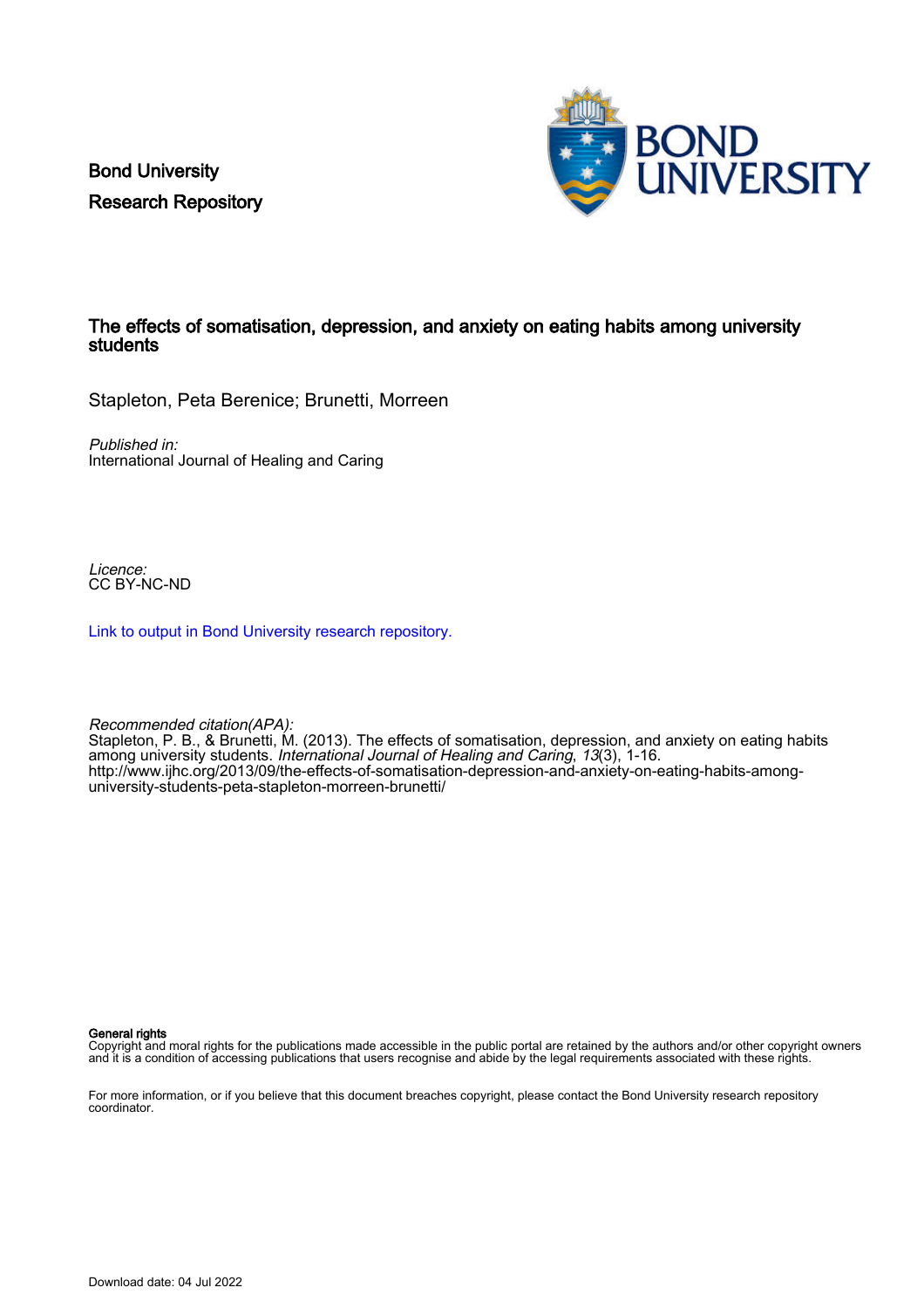

**September, 2013 Volume 13, No. 3**

# **The Effects of Somatisation, Depression, and Anxiety on Eating Habits among University Students**

**Peta Stapleton, BA, PGDipPsyc, PhD, Bond University Morreen Brunetti, BSocSci, Psychology, PG DipPsyc**

# **Abstract**

While it is known that depression and anxiety are associated with poor eating habits, little is known about relationships between these common psychological disorders, somatisation and poor eating habits. The aim of this study was to investigate the effects of depression, anxiety and somatisation on eating habits across gender in university populations. University students (*N* = 167) participated in the study by completing an internet based survey. No specific gender differences were found for depression, anxiety or eating habits scores. However, females had significantly higher somatisation scores. Higher somatisation scores were significantly positively associated with reported depression, reported anxiety and poorer eating habits. Regression analyses showed that, after controlling for demographics including gender, somatisation and depression were predictive of poorer eating habits. Since poor eating habits can influence wellbeing as well as performance, future research should focus on exploring somatisation among university students and within the general population.

Key words: somatisation, depression, anxiety, eating habits, university students, eating, food, weight, eating styles, psychopathology, psychiatric, eating disorders

# **Introduction**

Inadequate dietary intake has been shown to affect concentration, memory and other cognitive functions (Kretchmer, Beard, & Carlson, 1996), with a decline in the performance of cognitive tasks. These, in turn, affect academic success among university students (Florence, Asbridge, & Veugelers, 2008). Students' eating habits are generally poor and lacking in adequate dietary nutritional intake (Boek, Bianco-Simeral, Chan, & Goto, 2012; Davy, Benes, & Driskell, 2006; Driskell, Kim, & Goebel, 2005; Jackson, Berry & Kennedy, 2009). While it has been found that university environments generate high levels of anxiety and depression (Dyson, & Renk, 2006; Misra, & Castillo, 2004), recent research exploring the relationships between anxiety, depression and eating habits demonstrates that there may be additional, unexplained factors which contribute to poor eating among university students (Macht, 2008). For example, somatisation has been linked with both depression and anxiety (Bitsika, Sharpley, & Melhem, 2010; Hanel et al., 2009). However, the effects of somatisation on eating habits have not been investigated. The current study explores the relationships between depression, anxiety and somatisation on eating habits in a university population, across gender.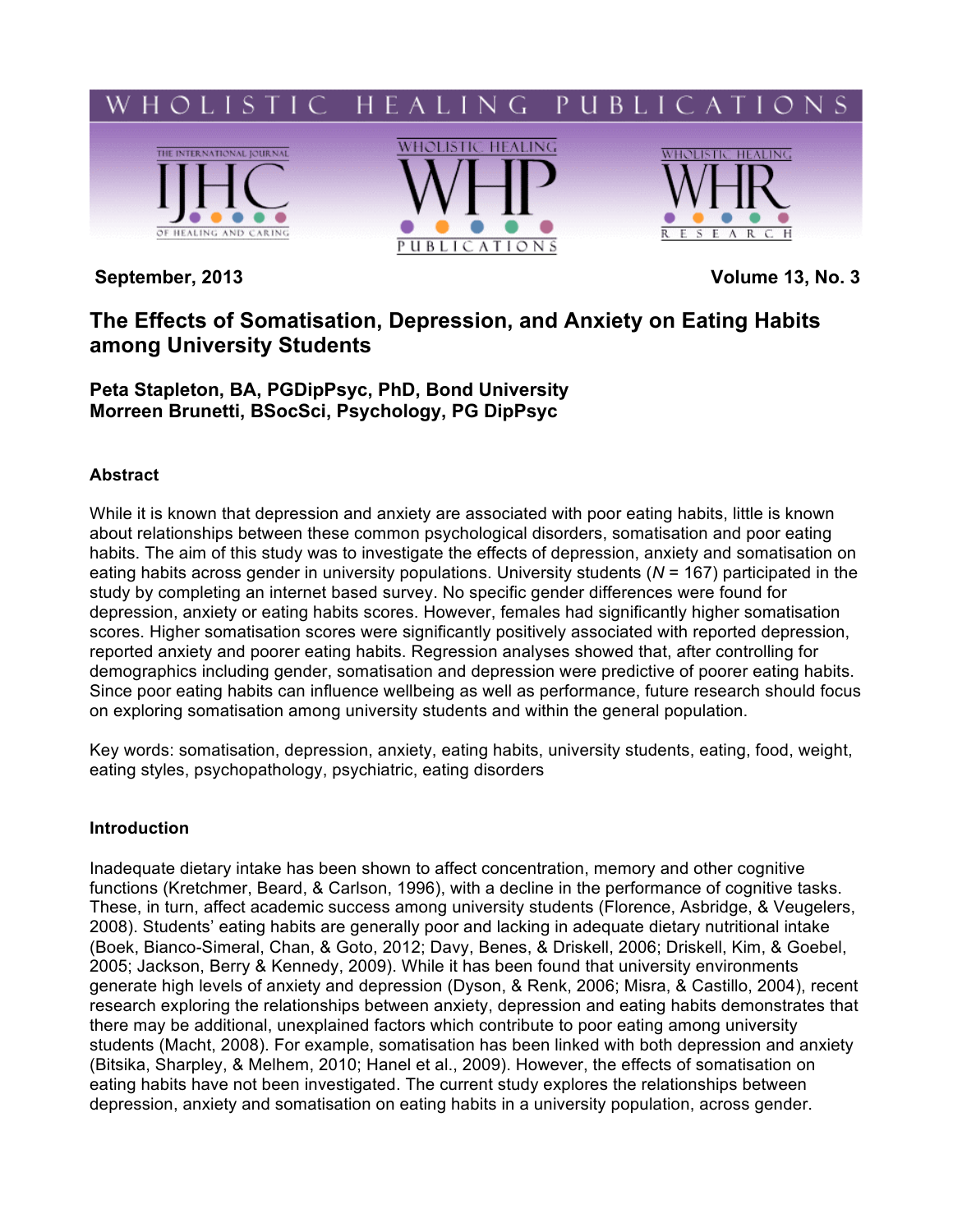There has been many studies investigating eating habits in university populations. However, most of the research has focused on overweight, obesity, and the intake of protein, carbohydrate, fat, fibre, energy and the basic food groups such as cereals, vegetables, fruit, milk, bean products (Madanat, Lindsay, Hawks & Ding, 2011; Mesas, Muñoz-Pareja, López-García, & Rodríguez-Artalejo, 2012). These are measured per the recommended dietary guidelines (Australian National Health & Medical Research Council, 2003) for a healthy diet, rather than the actual food choices, patterns of food intake and the underlying reasons behind these eating habits.

Starting university is an important transitional period, as students are faced with increased responsibilities. They may experience more anxiety and stress due to increased workloads, academic pressures, newfound social networks, food selection and meal planning, altered sleep patterns, limited financial resources and loneliness (Kandiah, Yake, Jones, & Meyer, 2006; Papadaki, Hondros, Scott, & Kapsokefalou, 2007; Surtees, Wainwright & Pharoah, 2002). Studies have reported that university students generally have unhealthy eating habits (Driskell et al., 2005; Grace, 1997; Jackson et al., 2009; Papadaki et al., 2007). Various factors such as adjusting to different living arrangements, costs, limited finances, shortage of time, snacking, convenience and easy access of fast convenience foods are well know determinants of poor food selection and unhealthy eating habits (Boek, Bianco-Simeral, Chan, & Goto, 2012; Davy et al., 2006; Driskell et al., 2005; Papadaki et al., 2007).

A number of factors have been reported to influence the differences in eating habits of university students across gender. These factors include shortage of time, convenience, taste, weight control, physical and social environment, cultural factors, cost and health (Davy et al., 2006; Steptoe, Pollard, & Wardle, 1995). A common trend has emerged in the literature, showing that taste and convenience are common factors which tend to influence food choices among males; whereas females' preoccupation with physical appearance, body shape and a desire for thinness creates a strong desire for weight control, heightening their sensitivity and concern about fat and calorie content (Rappoport, Peters, Downey, McCann, & Huff-Corzine, 1993; Wardle et al., 1997; Wardle et al., 2004). Females tend to practice healthier eating habits than males due to their concern over weight control (Davy et al., 2006; Deshpande et al., 2009; Kwan, 2011; Li et al., 2012; Santos, 2009; Steiger, Stotland, Ghadirian & Whitehead, 1995), whereas, males have little interest in learning about nutrition or cooking, give lower priority to health concerns and are not concerned about their weight, hygiene or diet (Li et al., 2012). In addition, females' attempts to control weight often leads to restrained eating styles whereas, males' desire for a more muscular body shape is often associated with unrestrained eating styles (Oliver, Wardle, & Gibson, 2000).

Research exploring gender differences in eating habits among university populations appears to be inconsistent. For example, several studies (Guagliardo, Lions, Darmon, & Verger, 2011; Wardle et al., 1997; Wardle et al., 2004) have reported that female students eat more fruit, try to consume more fibre, eat less red meat and avoid high-fat foods. In contrast, male students consume more high-fat foods, eat fewer fruits and vegetables, eat fewer low-fat foods, choose fewer high-fibre foods, and consume more soft drinks than women do. Interestingly, studies have consistently reported that during stressful periods, females and restrained eaters eat more snack-type foods (sweets and readyto-eat food) than meal-type foods (meat and vegetables), consuming more calories and fat (McCann et al., 1990; Oliver & Wardle, 1999), while males and unrestrained eaters have a reduction or little difference in food intake during stressful periods (Bellisle et al., 1990; Grunberg & Straub, 1992).

Prolonged periods of stress are associated with anxiety and depression and are evident among university populations worldwide (Bayram & Bilgel, 2008; Horstmanshof, Punch, & Creed, 2008; Stader & Hokanson, 1998). A decline in mental health among university students has been associated with academic stress-perceived events such as exams, elevated workload or cognitive tasks (Bayram & Bilgel, 2008; McCann, Warnick, & Knopp, 1990; Michaud et al., 1990; Pollard et al., 1995;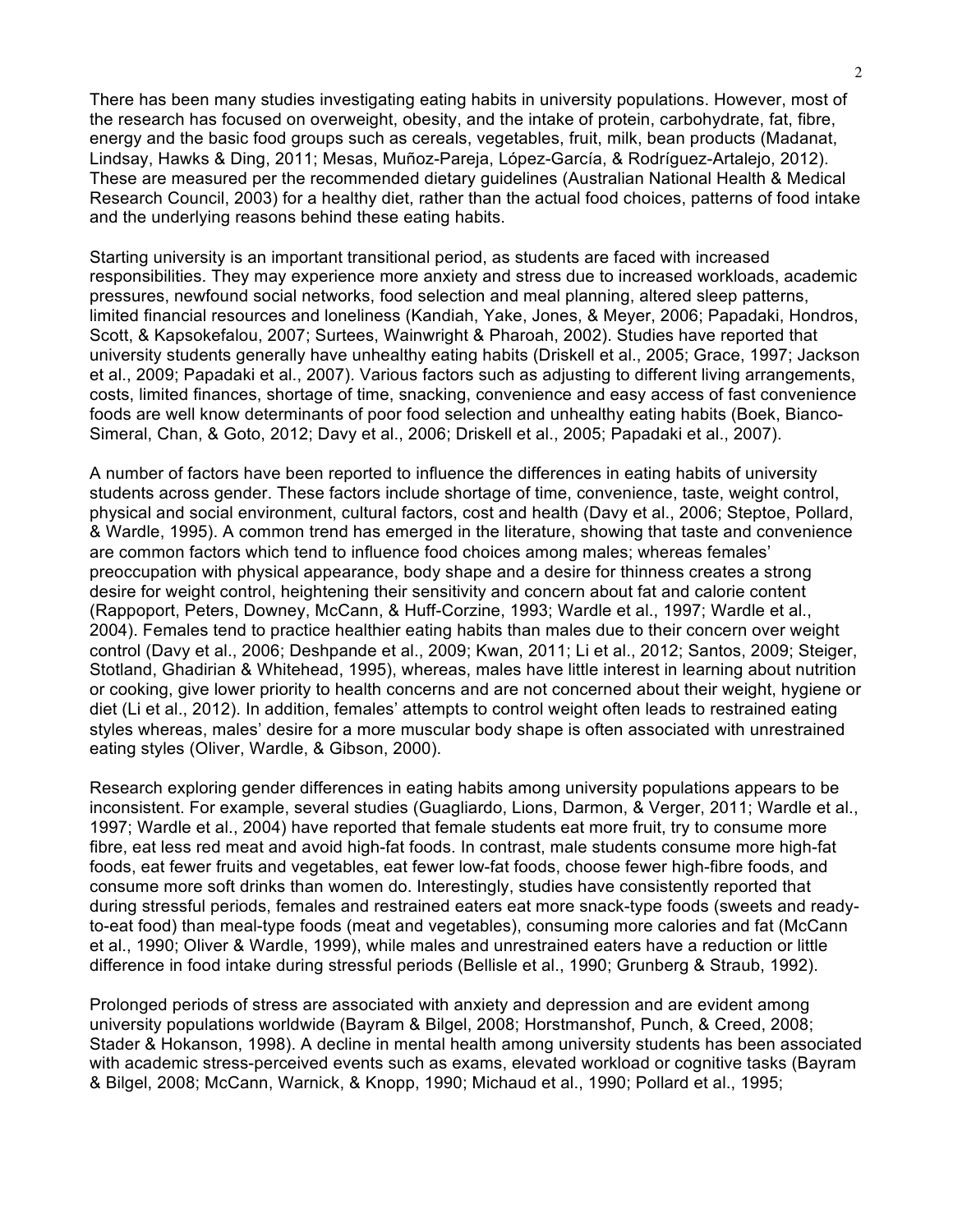Yannakoulia, et al., 2008) as well as a lack of family and social support, financial strain and limited cooking skills (Gan et al., 2011).

Global research confirms that these emotional states influence changes in eating behaviours in humans (Greeno & Wing, 1994; Macht, 2008; Michels et al., 2012; Oliver et al., 2000; Pollard et al., 1995). University environments precipitate high levels of stress, anxiety and depression that may contribute to poor eating habits (Dyson, & Renk, 2006; Misra, & Castillo, 2004; Oliver et al., 2000). Anxiety and depression have been linked to changes in appetite, with a decline in healthy food choices and eating habits (Fulkerson et al., 2004). However, findings in the literature regarding the impact of depression and anxiety on eating habits have been conflicting. For example, one study reported that anxiety had no influence on eating habits or food preferences (Bellisle et al., 1990), while other studies reported that depression and anxiety significantly influenced food choices and energy intake that impacted upon eating habits (Oliver et al., 2000; Zellner et al., 2006). It appears that stress-perceived events such as exam-stress, elevated workloads and cognitive tasks are what result in increases in energy intake (Chaput & Tremblay, 2007; McCann, Warnick, & Knopp, 1990; Michaud et al., 1990; Pollard et al., 1995).

Barsky, Wyshak and Klerman (1990) found that depression and anxiety foster somatisation. where physical symptoms exist, suggesting there is an underlying medical condition, however no medical condition can be found or the medical condition does not entirely account for the level of functional impairment. Somatisation is commonly considered a psychiatric disorder, often occurring in combination with other psychiatric disorders (Hanel et al., 2009; Oyama et al., 2007). High rates of comorbidity are reported between somatisation, depression and anxiety (Hanel et al., 2009; Henningsen, Zimmermann, & Sattel, 2003; Leibbrand, Hiller & Fichter, 1999; Oyama et al., 2007), although is unclear whether somatisation is a predictor of depression and anxiety or vice versa (Henningsen et al., 2003). The term somatisation is included under the umbrella of somatoform disorders, where there is the presence of physical symptoms suggesting there is an underlying medical condition, however no medical condition can be found or the medical condition does not entirely account for the level of functional impairment (American Psychiatric Association, 2000; DSM-IV-TR; Lock & Giammona, 1999). Physical symptoms experienced by the individual are real and not imaginary or intentional (So, 2008) and the symptoms must cause significant distress or impairment in occupational, social or other areas of functioning to become a diagnosable disorder (Lock & Giammona, 1999). Somatisation disorder is polysymptomatic in nature; is characterised by a combination of pain, gastrointestinal, sexual and pseudo-neurological symptoms; and begins before age 30, lasting for several years (American Psychiatric Association, 2000; DSM-IV-TR). ]

Evidenced-based and peer reviewed literature were consulted, examining the prevalence of somatisation among university populations, and thisrevealed a paucity of studies.. There appears to be no previous research investigating the association between somatisation and eating habits among university populations. Scaloubaca, Slade and Creed, (1988) appears to be the only study indicating that adverse life events lead students to seek medical attention. Because somatoform symptoms often lead to anxiety and depression (Oyama et al., 2007), it was of interest in this study to further explore these issues among university students, to investigate the effect on eating habits. High levels of psychological distress and poor nutritional intake from unhealthy eating habits affect students' ability to concentrate and learn new material and threaten their academic success. The additional contribution of somatisation symptoms in this group is of interest.

The purpose of the current study was to investigate eating styles/eating habits across genders in a university population and to further examine the association of anxiety and depression on eating styles/habits, and include the effects of somatisation on eating habits in a university population. With the inconsistencies that have emerged in previous literature, and the lack of understanding about the impact of somatisation, it is anticipated that the current study would provide a clearer understanding of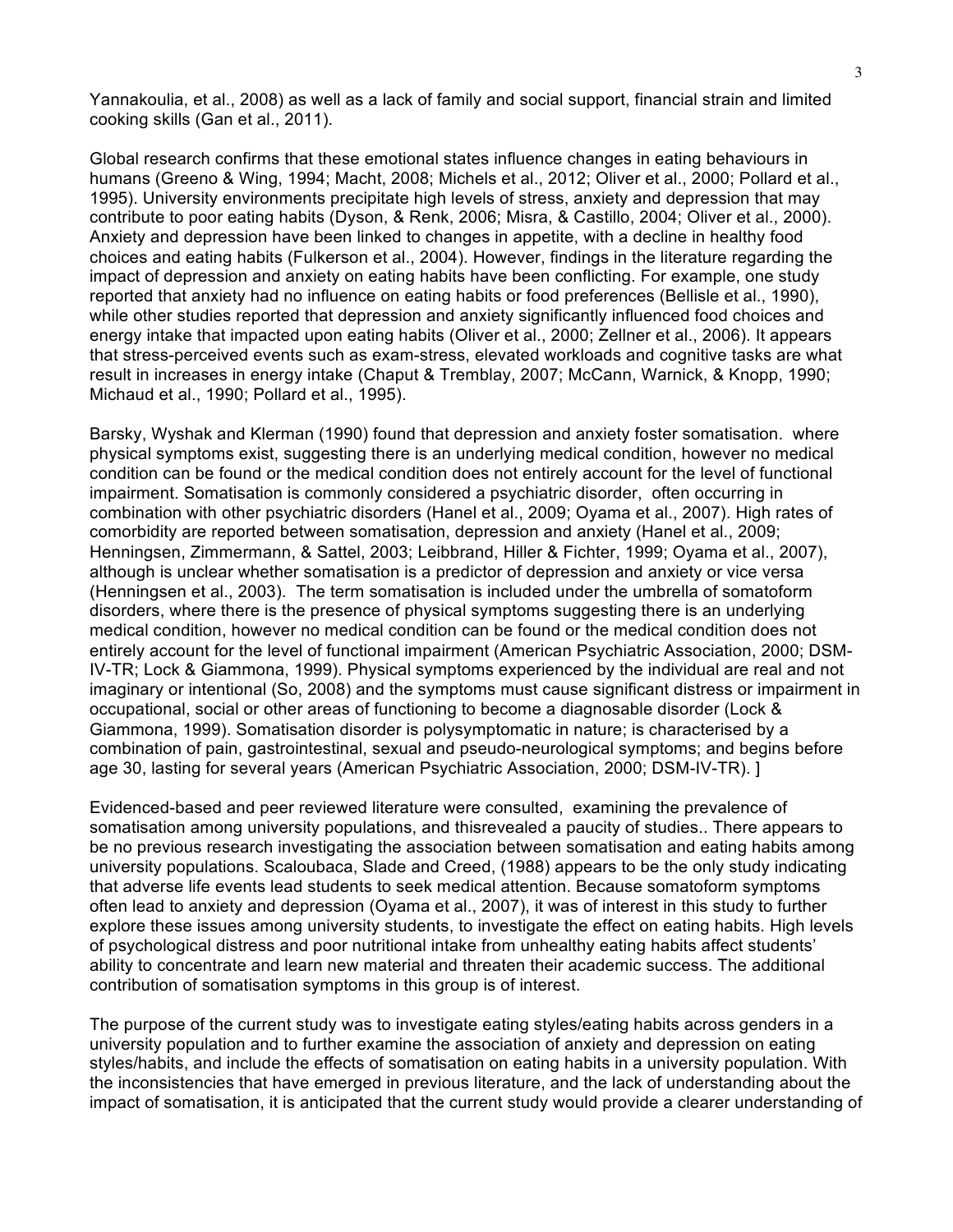the eating habits among university populations. The specific focus of the present study was to examine the association between depression, anxiety and somatisation and the eating styles/habits across gender in university students.

# **Hypotheses**

On the basis of existing research and theory the following hypotheses were formulated:

1. There would be gender differences in somatisation, depression, anxiety and eating habits. It was predicted that females would self report better eating habits (as indicated by the Eating Styles Questionnaire (ESQ; Scherwitz & Kesten, 2005), higher somatisation scores (as indicated by The Patient Health Questionnaire-15; PHQ-15; Spitzer, Kroenke, & Williams, 1999), higher anxiety and higher depression scores (as indicated by The Depression, Anxiety, Stress Scales (DASS21; Lovibond & Lovibond, 1995) than males.

2. It was also hypothesized that higher self-reported levels of somatisation (on the PHQ-15) would be associated with higher self-reported levels of depression and anxiety (on the DASS21) and poorer self-reported eating habits among all university students.

3. It was hypothesized that higher scores on somatisation would predict poorer eating habits among all university students, and that somatisation would explain more variance in eating habits than would depression or anxiety.

# **Methods**

### *Participants*

A total of 199 participants initiated the survey, however 27 (13.6%) contained partial or fully incomplete responses. An additional two cases were excluded as they were under 18 years old. After excluding missing data (N=3) and cleaning of the data, 167 participants provided useable responses for the study, including 121 females (72.9%) and 46 males (27.1%), ranging in age between 18 to 52 (*M* = 22.34, *SD* = 5.82). Some participants were recruited from a sample of first year psychology students from Bond University who received course credit for participating, while others were recruited using social networking websites.

# *Demographics*

The research included demographic questions such as gender, education level, race, and relationship status as well as the quantitative demographic variable of age. One hundred and forty participants (89.7%) identified themselves as Caucasian, with a smaller number of Asians (7.1%), African Americans (1.3%), Indigenous Australians (1.3%), and Pacific Islanders (0.6%).

# *Eating Styles Questionnaire*

The seven eating style subscales developed by Kesten et al., (2005) and example items include: (1) Sensory-Spiritual Nourishment (Cronbach's *α* = .92), *I focus solely on food and the experience of dining*; (2) Emotional Eating (Cronbach's *α* = .85), *I eat because I feel anxious*; (3) Fresh Food, Fast Food (Cronbach's *α* = .84), *I eat meals that are homemade*; (4) Food Fretting (Cronbach's *α* = .90), *I feel anxious about the "best" way to eat*; (5) Task Snacking (Cronbach's *α* = .78), *when I eat, I am driving*; (6) Eating Atmosphere (Cronbach's *α* = .79), *the social atmosphere in which I prepare food is hectic*; and (7) Social Fare, *I celebrate special occasions with others with festive foods* (Cronbach's *α* = .74).The frequency of these factors and their influence on eating and nutrition are determined, while identifying eating patterns linked to overeating, overweight and obesity. The scale consists of 76 items, with a five-point scale with some sections having positive (+) number scoring and others negative (-) number scoring. The scores (regardless of positive or negative orientation) were: 0 indicating *never,* +/- 1 indicating *rarely*, +/- 2 indicating *sometimes*, +/- 3 indicating *usually*, +/- 4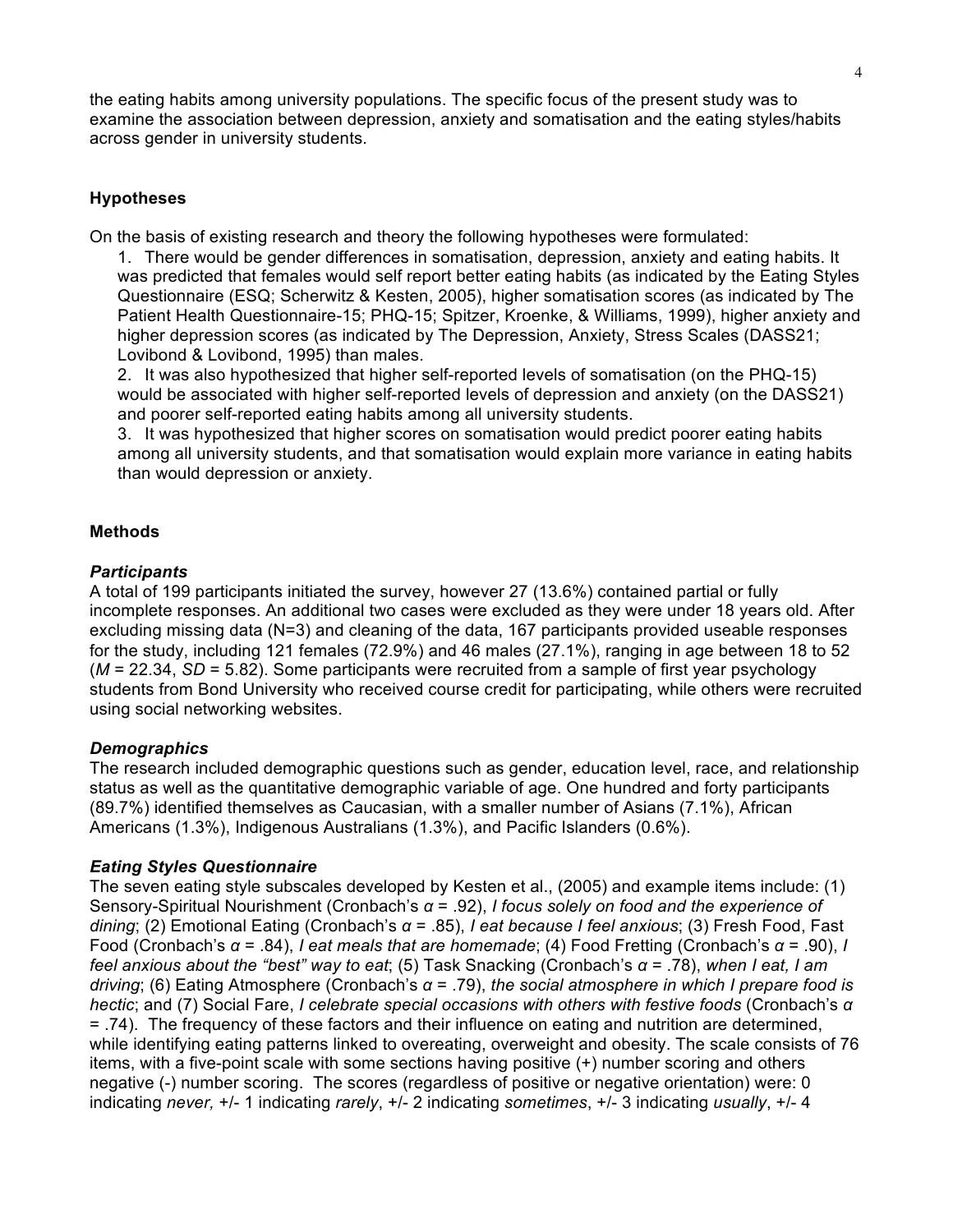indicating *almost always*, +/- 5 indicating *always*. Example questions were "I eat only when I am hungry" and "I overeat". All scores are totalled for each section, with sub-totals for negative scores subtracted from sub-totals of positive scores, providing totals for these sections. Each section has a scoring key for interpreting score totals for each section, with the highest scores of 131 or over identifying 'excellent' eating habits as being, while scores of -15 and below defining eating habits that 'need improvement' . Several items in the questionnaire are reverse-scored to avoid response bias. The reliability of the questionnaire is excellent, with significant correlations between the items (see Scherwitz & Kesten, 2005). The Eating Styles Questionnaire for the present study had a Cronbach's Alpha of .91.

### *Depression, Anxiety, Stress Scales (Dass21)*

The DASS21 (Lovibond & Lovibond, 1995) was included to measure levels of depression, anxiety and stress. The DASS 21 is a shorter version consisting of 21-items from all subscales of the DASS. The Depression scale measures low positive affect, low self-esteem, and hopelessness (e.g. "I felt sad and depressed"); the Anxiety scale assesses physiological hyper-arousal, autonomic arousal and fearfulness, (e.g., "I felt I was close to panic"); and the Stress scale measures tension, irritability, and negative affect, (e.g. "I found that I was very irritable"; Clara, Cox, & Enns, 2001; Lovibond & Lovibond, 1995). A four-point severity/frequency scale is used to indicate the extent to which the emotional symptoms were experienced over the previous week, with  $0 =$  did not apply to me at all, 1 = applied to me to some degree, or some of the time, 2 = applied to me to a considerable degree, or a good part of the time, 3 = applied to me very much, or most of the time . The totals from each scale must be multiplied by two before the interpretation stage. Scores for each scale are interpreted using a scoring template for severity ratings, with depression ranging from 0-9 (Normal) to 28+ = extremely severe; anxiety 0-7 = normal) to 20+ = extremely severe; and stress ranging from 0-14 = normal) to 34+ = extremely severe (Crawford & Henry, 2003; Lovibond & Lovibond, 1995). For the purpose of this research, only the depression and anxiety scales were utilized.

Studies on the psychometric properties of the scale showed high reliability (Brown, Chorpita, Korotitsch, & Barlow, 1997) and longitudinal studies also demonstrate good test-retest reliability (Brown et al., 1997; Nieuwenhuijsen, de Boer, Verbeek, Blonk, & van Dijk, 2003). Correlational analyses between the DASS scales and the Beck scales (Beck Depression Inventory; BDI and the Beck Anxiety Inventory; BAI) revealed good construct validity with high correlations between the corresponding scales (.65 and .75) and significantly lower correlations between non-corresponding scales (range -.22 to .07) establishing both convergent and discriminant validity (Antony et al., 1998; Nieuwenhuijsen et al., 2003). Cronbach's alpha scores rate the Depression scale at 0.91, the Anxiety scale at 0.84 and the Stress scale at 0.90 (Lovibond & Lovibond, 1995).

#### *Somatisation*

The Patient Health Questionnaire-15 (Spitzer, Kroenke, & Williams, 1999) was also included in the research, to assess somatic symptom severity and the potential presence of somatisation. The questionnaire consists of 15 items, which were measured on a three-point scale (0 indicating *not bothered at all*, 1 indicating *bothered a little*, 2 indicating *bothered a lot*). Scores are totalled and interpreted using the level of somatic symptom severity rating scale.

Studies on the psychometric properties of the questionnaire showed high reliability (Kroenke, Spitzer, & Williams, 2002). The internal consistency of items was excellent, with Cronbach's alpha ranging between .80 to .87 and test-retest reliability of .65 (Kroenke, Spitzer, & Williams, 2002; Han, Pae, Patkar, Masand, Kim, Joe & Jung, 2009). It has also been found that the scale has good construct validity with item correlation of .48 (Han et al., 2009). Literature on the psychometric properties of the PHQ-15, also supports the validity of the PHQ-15. Correlational analyses between the PHQ-15 and the Beck Depression Inventory (BDI; *r* =.56) and The General Health Questionnaire (GHQ; *r* =.43) revealed good construct validity, establishing convergent validity (Han et al., 2009).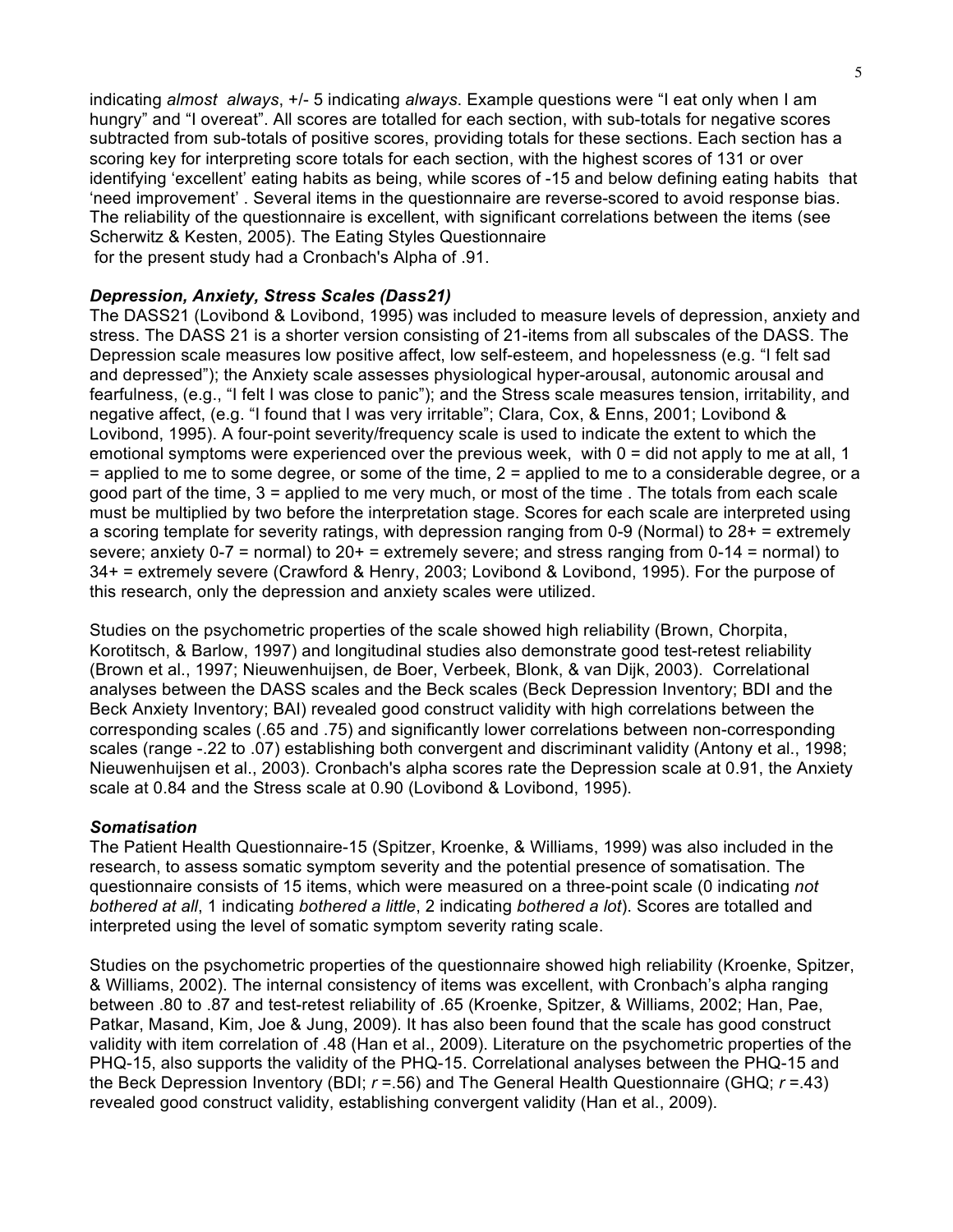### *Social Desirability Scale (SDS)*

A shortened version of the self report, Marlowe-Crowne's Social Desirability Scale, measuring personal attitudes and traits was also included in the research (Ray, 1984). The questionnaire is designed to detect individuals responding to questions in a socially desirable manner that would be viewed as culturally appropriate or acceptable to others (Barger, 2002). This response bias is problematic, as it can lead to under-reporting of bad behaviour or over-reporting of good behaviour, thereby distorting test results. Therefore a social desirability measure should be included in research where self-report measures are used (Klassen, Hornstra, & Anderson; Sârbescu, Costea, & Rusu, 2012). The questionnaire consisted of eight items, which are measured on a three-point scale, 1 for "Yes"; 2 for "Not Sure"; and 3 for "No". Scores are totalled with lower scores indicating greater tendencies towards producing socially favourable responses. Four questions are reversed scored to avoid response bias.

Ray (1984), conducted analysis on the reliability of the scale, reporting good internal consistency, with Cronbach's alpha ranging between .74 to .77. It should also be noted that other shortened versions of the Marlowe-Crowne Social Desirability Scale in various studies have been reported to be reliable and valid measures (Reynolds, 1982).

#### **Procedures**

After approval from the Bond University Research Ethics Committee, an email with a unique web address containing the questionnaires was sent to interested participants. Other participants were recruited via social networking websites, where the link to the web address containing the questionnaire, was included.

#### **Results**

#### *Statistical analyses*

Data was analysed using SPSS version 19.0. Hypotheses were analysed using one-way, betweengroups, Multivariate Analysis of Variance (MANOVA) and hierarchical multiple regression. Bonferroni corrections were applied for univariate tests in the MANOVA to control for inflation of family-wise error rates. All tests were considered significant at  $α = .05$  unless otherwise stated. Variables were inspected for missing data and out-of-range values. Of 199 initiated surveys, 27 (13.6%) contained partial or fully incomplete responses. As the sample size was large, replacement of missing values was not considered necessary (Tabachnick & Fiddell, 2007, p.80) and the results were analysed excluding the missing scores. An additional two cases were excluded as they were under 18 years old.

Prior to the MANOVA and Regression analysis, the quantitative variables of Eating Style, Somatisation, Depression and Anxiety were inspected for normality and outliers using standardized measures of Skew and Kurtosis, Histograms and Box-plots. Standardized skew and kurtosis scores were evaluated using *p*=.01 (i.e. *z*= 2.58). As would be expected for a non-clinical population, significant positive skew was identified for depression and anxiety scores. A square root transformation was undertaken, which successfully normalised the data. Therefore, the transformed variables were used for further analysis. Less severe, but significant positive skew was also identified on the Somatisation variable. On closer visual inspection, the skew appeared to be due to three univariate outliers with individual scores greater than three standard deviations from the mean. The scores were removed both individually and together to assess their impact. As the scores did impact on the analysis and appeared not to be a part of the population, they were removed from subsequent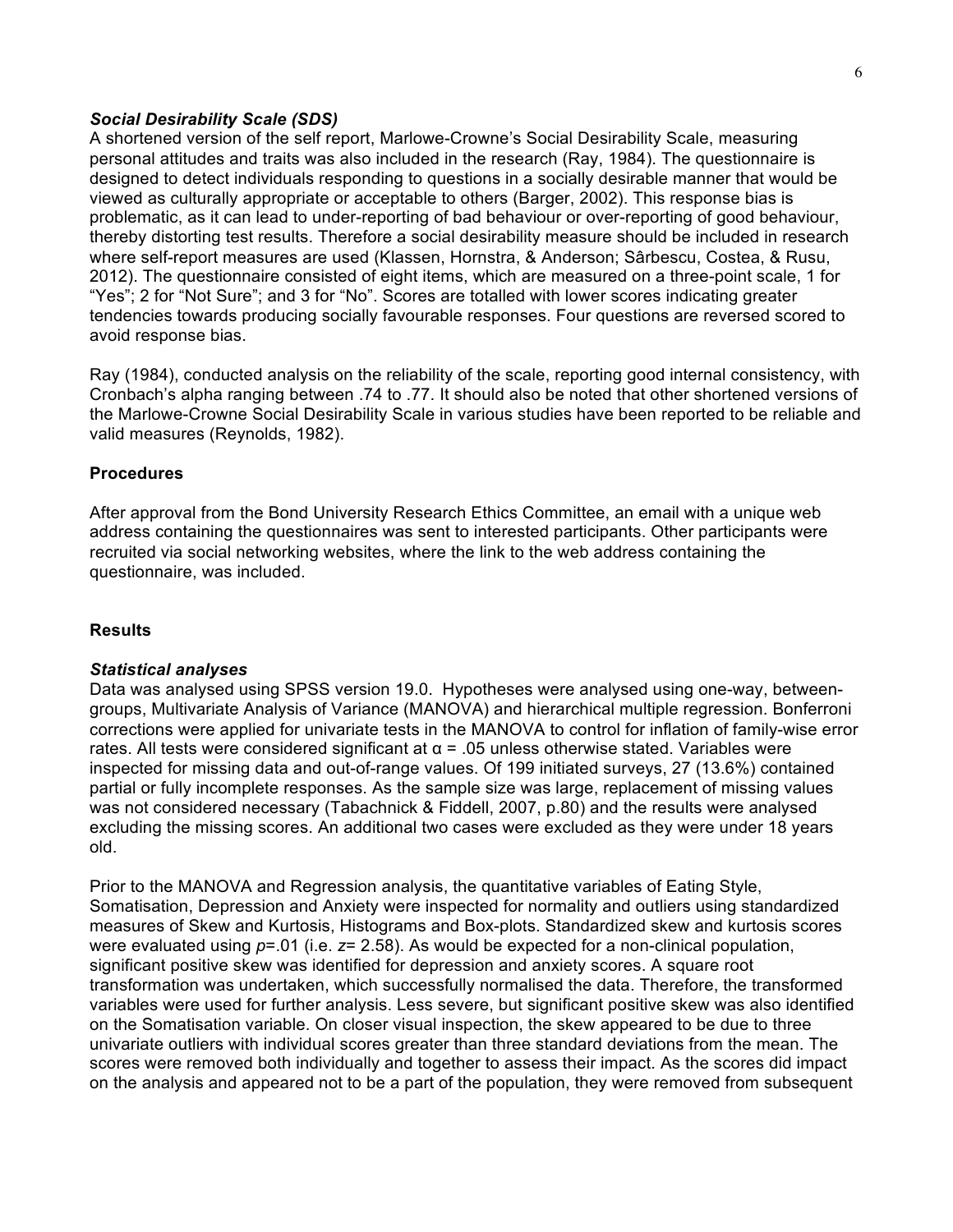analysis. No other univariate outliers were identified on other variables. Excluding missing data, 167 cases were available for analysis.

Additional preliminary analysis was undertaken to detect possible social desirability bias in the results. A significant proportion of the participants (n=77) scored above the mid-point of the Social Desirability Scale (SDS; Ray, 1984). To test for possible influences of social desirability, independent groups ttests were conducted comparing those above and below the cut-off on the dependent and independent variables used in the MANOVA and the regression. The t-tests showed that there were no significant differences between participants above and below the social desirability cut-off on any of the measures with 54.7% of participants having low SD of and 45.3% having high SD of indicating that social desirability bias was not a threat to the analysis.

### *Correlations*

Correlation between the independent variables and the dependent variable Eating Habits are shown in Table 1. The results show three of the independent variables: Somatisation (*r*= -.27, *p*<.001), Depression (*r*= -.44, *p*<.001) and Anxiety (*r*=-.27, *p*<.001) to be significantly associated with Eating Habits. The weak to moderate negative correlations indicated that those that were higher on Somatisation, Depression and Anxiety were more likely to have poorer eating habits. The other significant findings were that Somatisation was positively correlated with Depression (*r*=.34, *p*<.001) and Anxiety (*r*=.40, *p*<.001), whilst Depression and Anxiety were also significantly positively correlated (*r*=.57, *p*<.001).

| Variable     |          |          |            | М     | SD    |
|--------------|----------|----------|------------|-------|-------|
| Eating Style |          |          |            | 41.69 | 31.60 |
| Somatisation | $-30***$ | Service. |            | 7.54  | 4.42  |
| Depression   | $-45***$ | $34***$  | <b>REA</b> | 2.46  | 1.57  |
| Anxiety      | $-28***$ | $.40***$ | $57***$    | 2.03  | 1.50  |

### Table 1. **Correlation between the independent variables and the dependent variable Eating Habits**

# **MANOVA**

Investigation of MANOVA assumptions revealed no violation of Homogeneity of Covariance (Box's M = 15.64, p= .455). The unequal sample sizes (i.e., Male n=46 vs. Female n=121) may have reduced statistical robustness, however, this difference fell within the acceptable range and was not deemed problematic, particularly in light of the large total sample. A significant violations of Homogeneity of Variance (i.e., Levene's Test of Equality of Variance) was apparent for Somatisation, *F*(1, 165) = 5.02, p= .026. However, an Fmax test was conducted and the ratio of the largest to smallest variance was well under the cut-off value of three and was therefore not considered problematic (Tabachnick & Fiddell, 2007, p.80). MANOVA assumptions also require significant correlations between the dependent variables. The variables all four dependent variables were significantly correlated, with *r* values between .265 and .565, which justified the use of the MANOVA. Tolerance statistics generated from SPSS regression ranged from .586 to .802, indicating no problems with multicolinearity.

An investigation of multivariate normality was conducted using Mahalanobis distances (through SPSS regression with a critical chi-squared cut-off value of  $16.27$ ;  $\alpha$  = .001), Cook's distance and standardised residuals. No problematic scores were identified. Means and standard deviations were calculated and are shown in Table 2.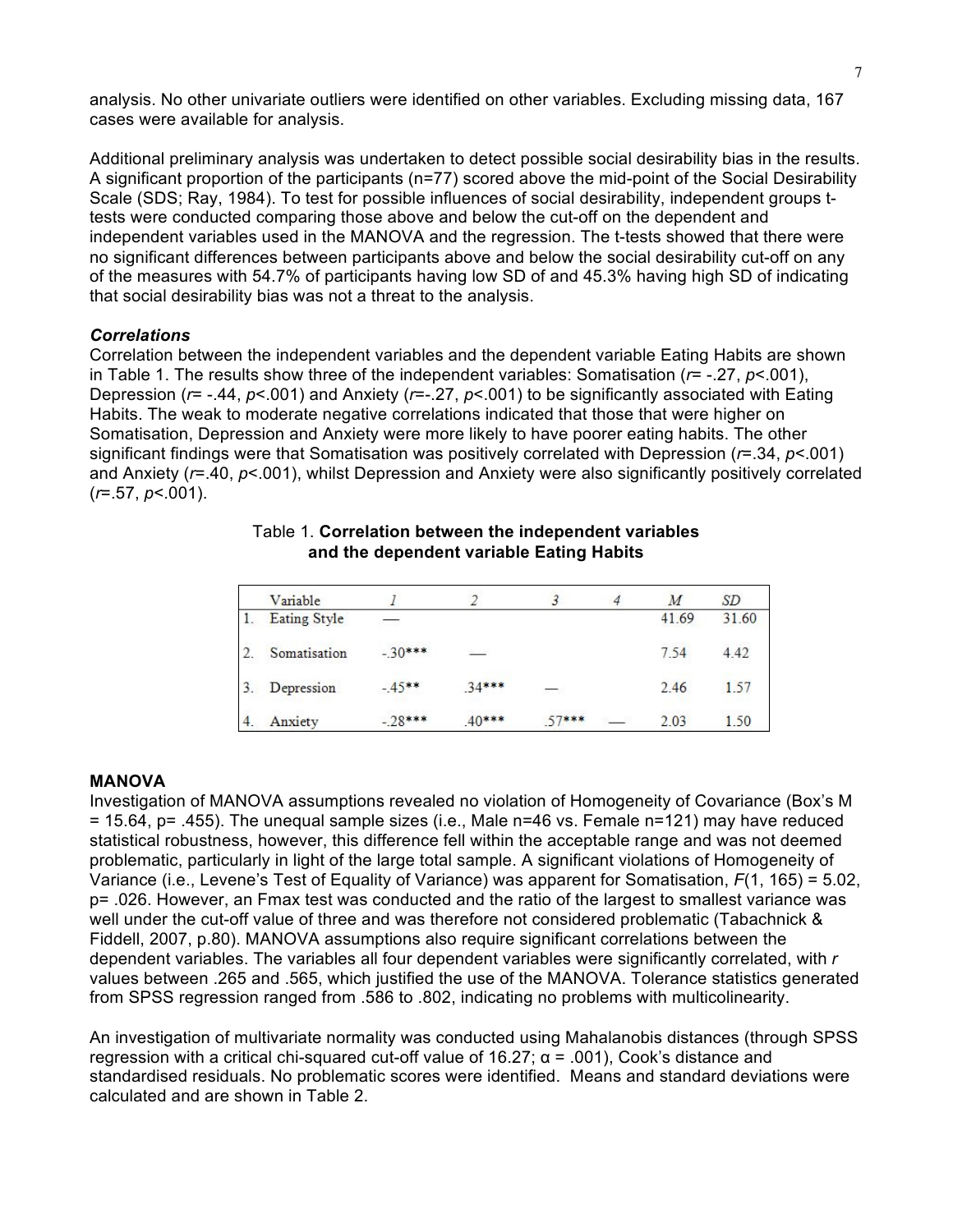|                     | Females $(n=121)$ |       | Males $(n=46)$ |       |
|---------------------|-------------------|-------|----------------|-------|
| Dependent Variables | Mean              | SD    | Mean           | SD    |
| Somatisation        | 8.66              | 4.37  | 4.74           | 3.19  |
| Depression          | 2.52              | 1.56  | 2.32           | 1.60  |
| Anxiety             | 2.15              | 1.51  | 1.72           | 1.46  |
| <b>Eating Style</b> | 40.82             | 32.87 | 45.74          | 30.14 |

#### **Table 2. Means and standard deviations**

The data was entered into one way (Male versus Female) between groups MANOVA with four dependent variables (Somatisation, Depression, Anxiety, and Eating Style). The analysis revealed a significant multivariate effect of Gender  $F(5, 161) = 6.58$ ,  $p < .001$ ,  $\eta^2 = .17$ . This represented a large effect with approximately 17% of the variance explained. Follow up univariate analyses found a significant gender difference for Somatisation  $F(1, 165) = 30.72$ ,  $p < .001$ ,  $p^2 = .16$ , in which Somatisation was significantly higher for females (CI<sub>95</sub>: 7.93 - 9.39) than for males (CI<sub>95</sub>: 3.55 - 5.93). There were no significant univariate gender differences for Anxiety  $F(1, 165) = 2.73$ ,  $p = .100$ ,  $\eta^2 =$ .016, Depression  $F(1, 165) = .54$ ,  $p = .46$ ,  $p^2 = .003$  or Eating style  $F(1, 165) = .78$ ,  $p = .378$ ,  $p^2 = .005$ .

#### *Hierarchical multiple regression*

Hierarchical multiple regression was conducted to predict the dependent variable of Eating Habits. The main independent (predictor) variables were Somatisation, Depression and Anxiety. Prior to the regression analyses, the data was inspected for violations of assumptions and problematic scores using scatterplots, standardised residual plots, and residual scores. No scores were identified as being above significance cut-offs for Cook's distance or leverage. No scores were identified as a multivariate outlier (Mahalanobis distance > 10.82). Standardised residual plots also showed that assumptions of homoscedasticity, linearity, and independence of observations were met. For the hierarchical regression, age, education and relationship status were entered at step one as control variables. According to their theoretical importance, Gender was entered at step two, Somatisation was entered at step three, and Somatisation, Depression and Anxiety were entered at step four. The control variables, entered at step one did not significantly contribute to an explanation of eating style *Fchange* (3, 163) = 1.50, *ns*. Gender also did not significantly contribute to an explanation of eating style *Fchange* (1, 162) = 1.05, *ns*.

At step three, a significant amount of variance in Eating Habits (7.8%) was added by Somatisation *Fchange* (1, 161) = 14.04, *p* <.001. Including Depression and Anxiety at step four added an additional 12% of the variance, which was also significant  $F_{change}$  (2, 159) = 12.45,  $p < .001$ . Overall, 19.7% of the variance in Eating Habits was accounted for  $F(7, 159) = 6.83$ ,  $p \le 0.001$ .

Unstandardised regression coefficients (*B*), standardised regression coefficients (β), and *R<sup>2</sup>* change for the independent variables are shown in Table 3. The significant predictors of Eating Habits were Depression and Somatisation. Inspection of squared semi-partial correlations showed that Depression  $(sr^2$  = .096) was the strongest predictor with 10% of the variance in Eating Habits was explained. However, in the final model Somatisation whilst significant, was a weak predictor (*sr<sup>2</sup>* = .02) with only 2% of the variance in Eating Habits explained. Inspection of the direction of the relationship showed that participants who had lower Somatisation and lower Depression scores were more likely to have excellent eating habit scores.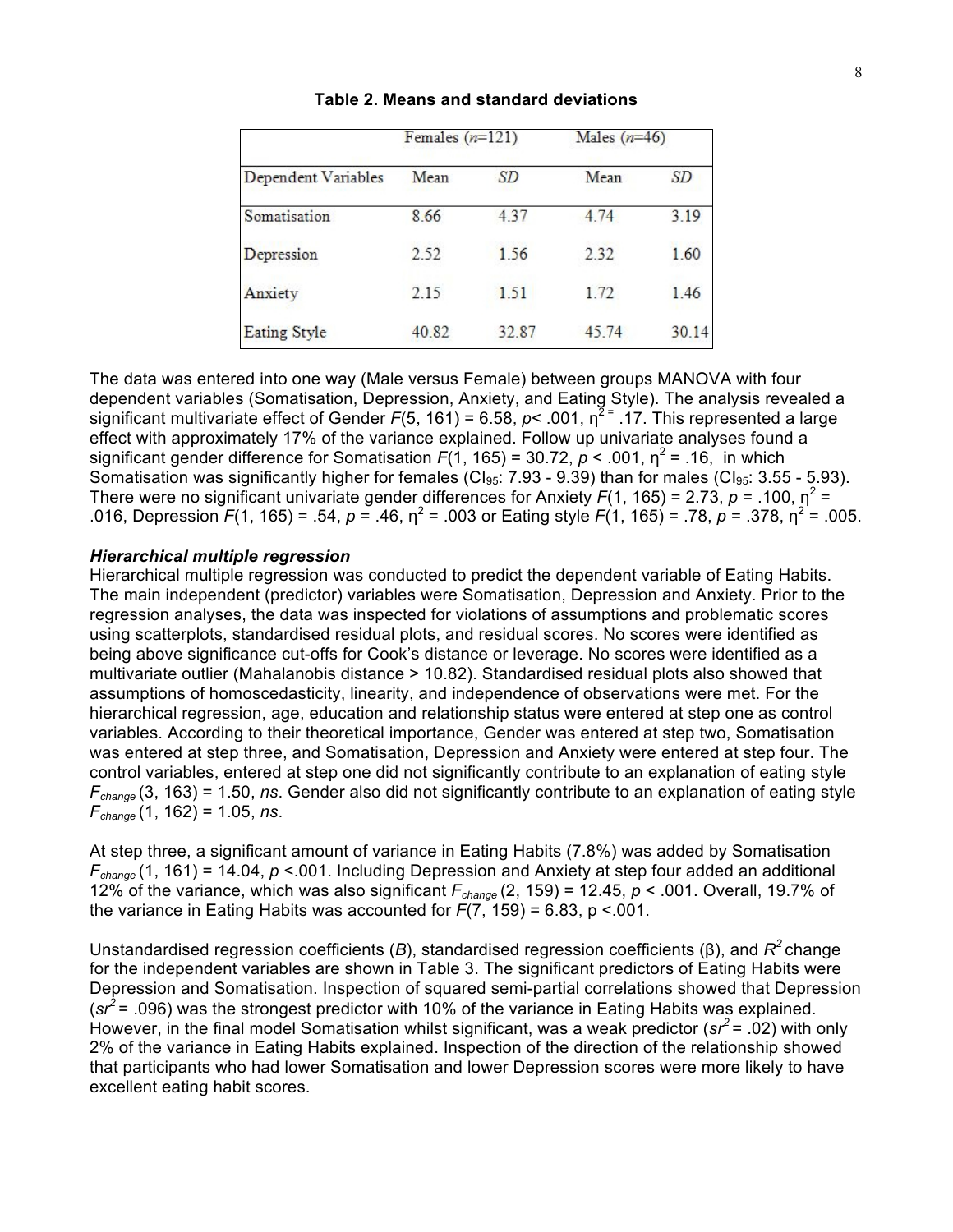In order to determine if Somatisation predicted above and beyond depression and anxiety which are known to predict Eating Habits, the above model was reversed. Age, education and relationship status were entered at step one and gender was entered at step two. Depression and Anxiety was entered at step three, and Somatisation was entered at step four. Again the control variables, entered at step one and two did not significantly contribute to an explanation of eating style *Fchange* (3, 163) = 1.760, *ns*, and *Fchange* (1, 162) = 1.04, *ns*. At step three, a significant amount of variance in Eating Habits (21%) was added by Depression and Anxiety  $F_{change}$  (2, 160) = 18.14,  $p < 001$ . Including Somatisation at step four added an additional 23% of the variance, which was also significant *Fchange*  (1, 159) = 4.42, *p* < .05. Collectively, Somatization emerged as a predictor capable of explaining a significant proportion of unqiue variance in Eating Habits, t(159) = -2.1, *p* < .05. T Unstandardised regression coefficients (*B*), standardised regression coefficients (β), and *R<sup>2</sup>* change for the independent variables are shown in Table 3.

| Predictor           | $\Delta$ R <sup>2</sup> | β        | $\boldsymbol{B}$ | <b>SEB</b> | $95\%$ CI for B   |
|---------------------|-------------------------|----------|------------------|------------|-------------------|
| Step 1              | .03                     |          |                  |            |                   |
| Constant            |                         |          | 26.47            | 10.50      | [5.74, 47.19]     |
| Age                 |                         | .10      | .60              | 0.49       | $[-37, 1.57]$     |
| Education           |                         | .06      | 3.68             | 5.41       | $[-6.99, 14.36]$  |
| Relationship Status |                         | .06      | 4.57             | 6.37       | $[-8.02, 17.16]$  |
| .01<br>Step 2       |                         |          |                  |            |                   |
| Constant            |                         |          | 25.01            | 10.59      | [4.09, 45.92]     |
| Gender              |                         | .08      | 5.74             | 5.61       | $[-5.33, 16.81]$  |
| .08<br>Step 3       |                         |          |                  |            |                   |
| Constant            |                         |          | 42.87            | 11.25      | [20.65, 65.08]    |
| Somatisation        |                         | $-30***$ | $-2.20$          | 0.59       | $[-3.37, -1.04]$  |
| Step 4              | .12                     |          |                  |            |                   |
| Constant            |                         |          | 56.82            | 10.97      | [35.16, 78.49]    |
| Somatisation        |                         | $-.17*$  | $-1.22$          | 0.61       | $[-2.42, -0.02]$  |
| Depression          |                         | $-39***$ | $-7.95$          | 1.76       | $[-11.45, -4.44]$ |
| Anxiety             |                         | .03      | 0.66             | 1.90       | $[-3.10, 4.42]$   |

### **Table 3. Unstandardised regression coefficients (***B***), standardised regression coefficients (β), and** *R<sup>2</sup>* **change for the independent variables**

### **Discussion**

There was only partial support for the first hypothesis that there would be gender differences for eating habits, somatisation, anxiety and depression. As predicted, females had significantly higher somatisation scores than males. However, no specific differences between males and females were found for depression, anxiety or eating habit scores. Correlation analysis showed support for the second hypothesis, that high somatisation scores were associated with higher levels of self reported depression and anxiety scores, and poorer eating habit scores. In addition, the third hypothesis was supported. Regression analysis showed that higher somatisation scores did significantly predict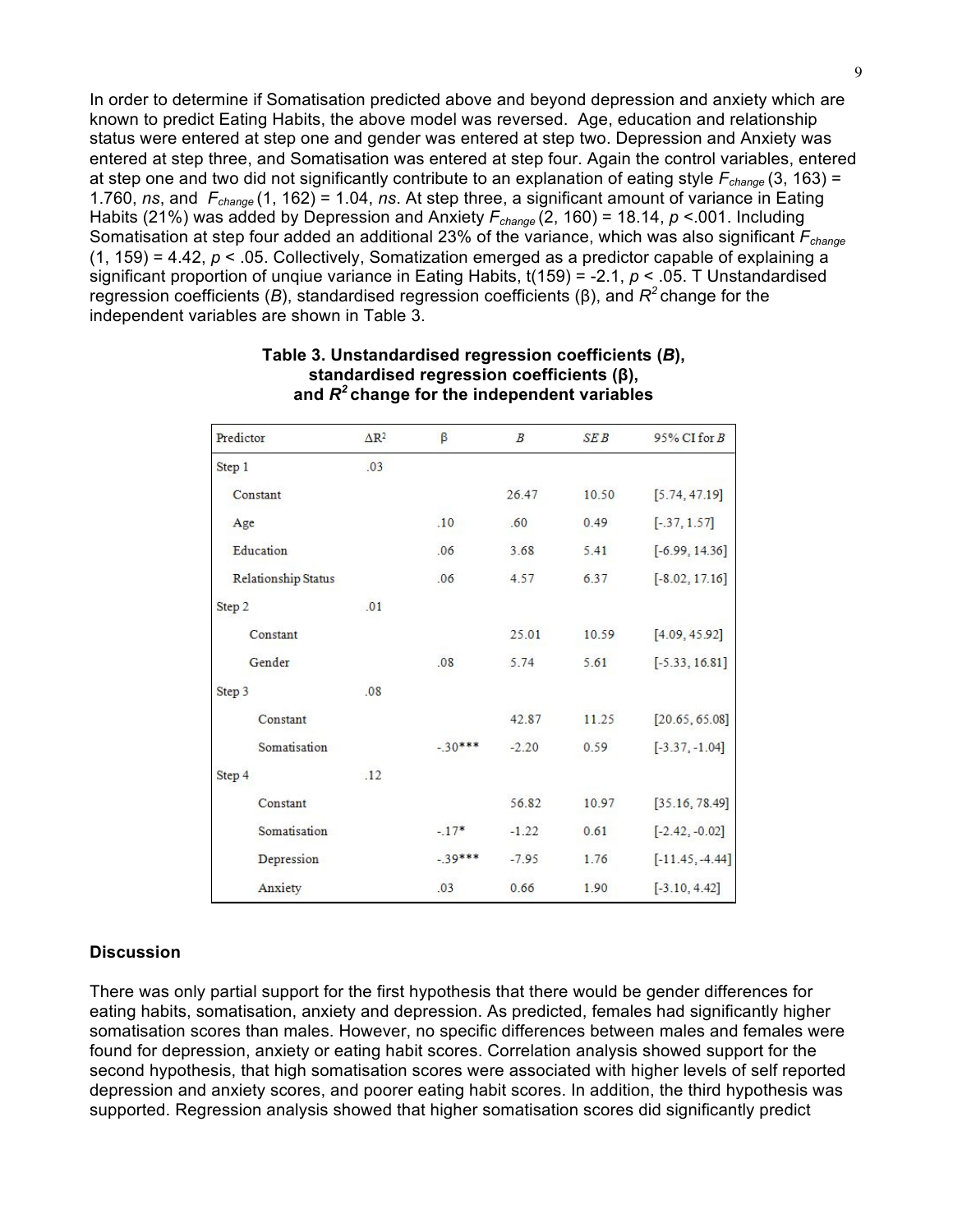poorer eating habits, with 9% of the variance explained. Hierarchical regression showed combined somatisation, depression and anxiety scores predicted 12% of the variability in eating behaviours.

In order to determine if Somatisation predicted above and beyond depression and anxiety which are known to predict Eating Habits, the above model was reversed. Results indicated that will a significant amount of variance in eating habits was explained by Depression and Anxiety (21%), Somatisation added an additional 2% and emerged as a predictor capable of explaining a significant proportion of unique variance in Eating Habits. Therefore, Somatisation added 2% above depression and anxiety (Table 4), and depression and anxiety accounted for almost half of the association between somatisation and eating behaviours (Table 3).

This is of great interest as there is limited research on somatisation within university populations, and no research on the effects of somatisation on eating habits. The findings from the current research lends some support to the study by Scaloubaca et al. (1988), which found elevated somatic symptoms among university students, with no gender differences reported. However, these findings are inconsistent with other studies which have reported that eating habits are poorer during high periods of anxiety and depression, with females having better eating habits than males under normal circumstances (Davy et al., 2006; Deshpande et al., 2009; Kwan, 2011; Li et al., 2012; Steiger et al., 1995). The present study's findings on no gender differences for depression and anxiety lend support to a study by Gan et al. (2011), which was conducted with a sample of Malaysian university students, and found no differences between male and females on depression and anxiety. However, these findings are in contrast to an earlier study that found anxiety, but not depression, was higher among females (Eisenberg et al., 2007). Still others studies have reported that females have higher anxiety and males have higher depression scores (Adlaf et al., 2001; Grant et al., 2002).

The inconsistencies between these findings may be due to the diversities of national or cultural differences; i.e. cultural differences in[experience, expresssion and/or interpretations of psychological distress may be influencing the reporting of depression and anxiety symptoms. Another explanation for the inconsistent findings in relation to gender effects may be related to workload and the timing of this and other studies. Elevated workload, difficult cognitive tasks and exam-stress have all been linked to high levels of anxiety and depression among university students (Bayram & Bilgel, 2008; McCann, Warnick, & Knopp, 1990; Michaud et al., 1990; Pollard et al., 1995; Yannakoulia, et al., 2008). The current study was conducted outside of academic deadlines or exam periods, which may provide an explanation the insignificant or lack of finding in gender differences on depression and anxiety. This factor may also account for some of the variabilities between other research reports.

The findings in regards to the association between somatisation, depression and anxiety are consistent with previous literature, which states that somatisation is often associated with high rates of comorbid depression and anxiety (Hanel et al., 2009; Henningsen et al., 2003; Leibbrand et al., 1999; Oyama et al., 2007). The finding that depression and anxiety were associated with poor eating habits is also consistent with previous literature (Fulkerson et al., 2004). As proposed in hypothesis three, higher somatisation scores predicted poorer eating habit scores, even after controlling for demographic factors (age, education, relationship status and gender). As reported in the introduction (Scaloubaca et al., 1988), very little research has been conducted in relation to somatisation among university students, and no research was found which explored a connection between somatisation and poor eating habits. The present study demonstrates that such research is needed in order to explore the relationship between these factors and any negative impact they have on issues such as academic success and coping. The notion that somatisation did indeed offer a statistically significant increment to the model in the present study indicates it needs to be considered in this student population and in relation to eating habits.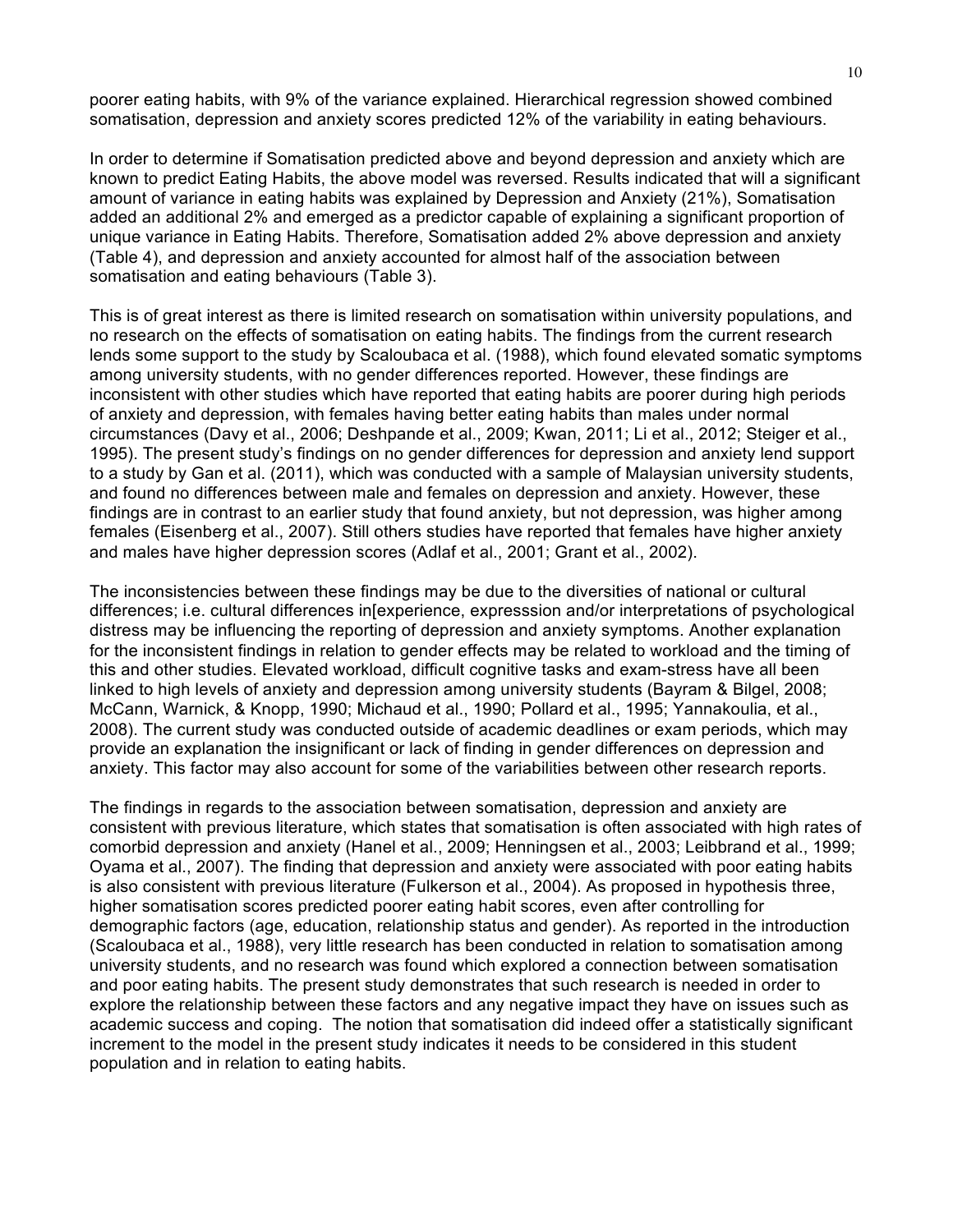Finally, the findings that, in addition to somatisation, depression and anxiety were associated with poorer eating habits are partially consistent with earlier findings (Fulkerson et al., 2004), that depression and anxiety have been associated with a decline in healthier food choice. The current findings indicated that when somatisation and depression are accounted for, anxiety did not predict poorer eating. This is in contrast to previous literature. Lui et al. (2007) suggested that "snack-type" foods containing ingredients that are carbohydrate-rich and high in fat or energy are consumed during periods of high anxiety and depression, as a preference over "meal-type" foods, such as fruit and vegetables, meat and fish. This finding is further supported by studies reporting female university students have higher rates of anxiety, and male university students have higher rates of depression (Adlaf et al., 2001; Grant et al., 2002) and that poorer eating habits are seen during periods of high psychological distress (Chaput & Tremblay, 2007; McCann et al., 1990; Michaud et al., 1990; Pollard et al., 1995). In the present study, somatisation and depression predicted poorer eating over anxiety, therefore it may be necessary to further explore these relationships.

Several limitations were noted in the current study which may have influenced the findings. The first of these relates to the sample, which was not representative of a whole university population. Therefore, caution in generalisation of the results is necessary. Second, there was a gender imbalance in favour of females (males, *n*=46, females, *n*=121), which restricts generalisability in gender comparisons within the current study. However, it is also important to note that the gender imbalance noted in this research is a reflection of a typical gender imbalance within student populations and this trend is evident in the majority of the literature (Davey et al., 2006; DeBate et al., 2001; McLennan, 1992).

Finally, the majority of previous research on the eating habits of university students has been conducted in America, Europe and Asia. Specific patterns of eating habits, cuisine and food selection are hugely influenced by cultural differences (Mooney & Walbourn, 2001; Steptoe et al., 1995) and therefore would be different to those in Australian culture. Further, the majority of studies investigating eating habits among university students focused on areas such as obesity, eating disorders, emotional eating among other dimensions; rather than general eating habits and the ways in which depression, anxiety and somatisation may be associated with eating habits.

This research has addressed a gap in the literature relating to somatisation and eating habits among university students. However, this study only represents a first step. Long-term studies on somatic diseases and their effects on eating habits, as well as the effects of depression and anxiety on eating habits within university populations need to be investigated. The development of a multidimensional instrument to assess cultural differences and environmental factors common in university populations is also required. Hopefully, when the relationship between psychological (depression and anxiety) and physical distress (somatisation) and eating habits are more fully understood then long term, effective interventions can be developed.

#### **References**

- Adlaf, E. M. Gliksman, L., Demers, A., & Newton-Taylor, B. (2001). The prevalence of elevated psychological distress among Canadian undergraduates: Findings from the 1998 Canadian Campus Survey. *Journal of American College Health, 50*(2), 67-72.
- American Psychiatric Association. (2000). *Diagnostic and Statistical Manual of Mental Disorders* (4<sup>th</sup> ed., Vol. Text Revision). Washington, DC: Author.
- Antony, M. M.., Bieling, P. J., Cox, B. J., Enns, M. W., & Swinson, R. P. (1998). Psychometric properties of the 42-item and 21-item versions of the Depression Anxiety Stress Scales in clinical groups and a community sample. *Psychological Assessment, 10*(2), 176.181. doi: 10.1037/1040-3590.10.2.176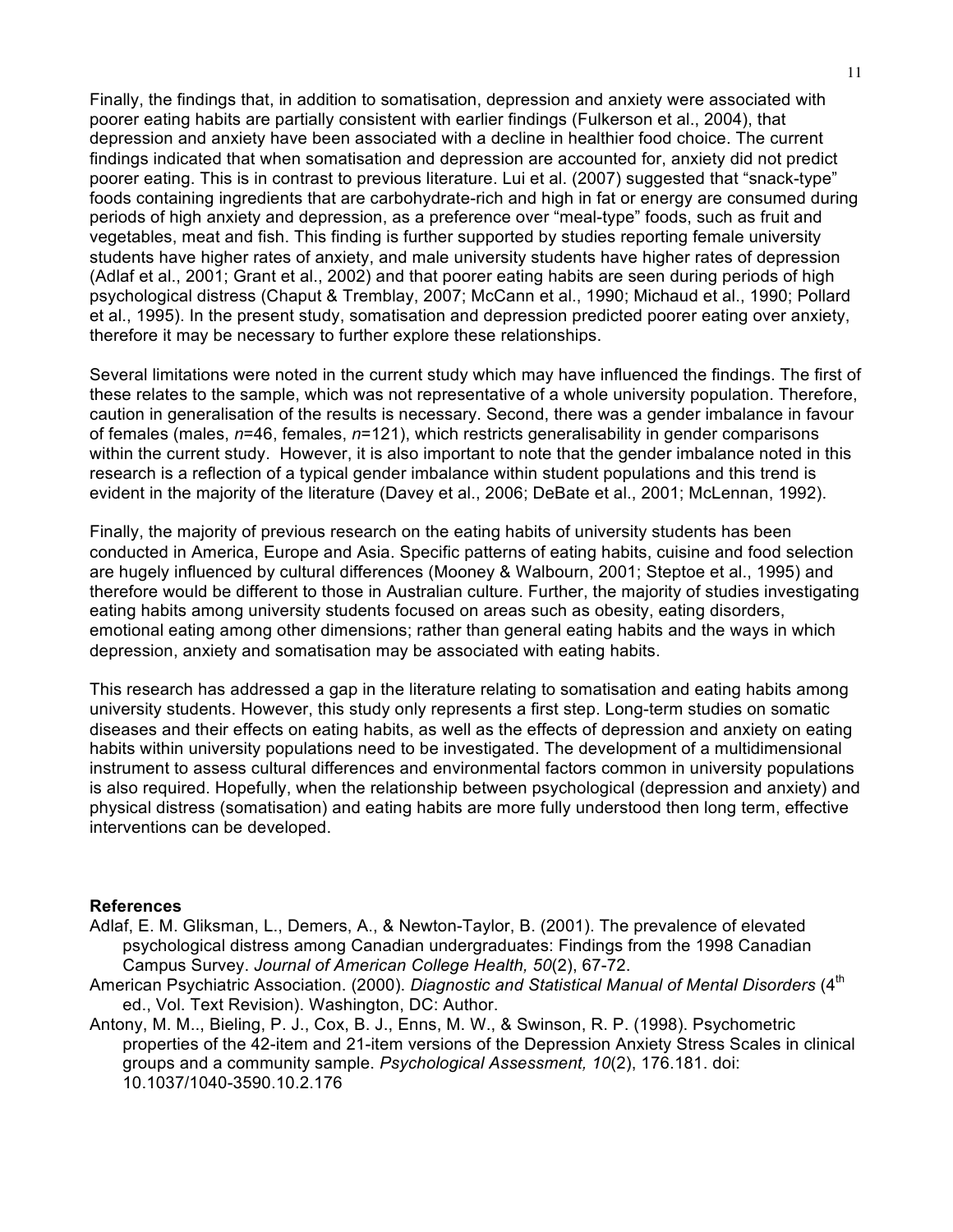- Barger, S. D. (2002). The Marlowe-Crowne affair: Short forms, psychometric structure, and social desirability. *Journal of Personality Assessment, 79*(2), 286-305.
- Barsky, A. J., Wyshak, G., & Klerman G. L. (1990). The somatosensory amplification scale and its relationship to hypochondriasis. *Journal of Psychiatric Research 24*(4), 323–334. doi.10.1016/0022-3956(90)90004-A
- Bayram, N., & Bilgel, N. (2008). The prevalence and socio-demographic correlations of depression, anxiety and stress among a group of university students. *Social Psychiatry and Psychiatric Epidemiology, 43*(8), 667-72.
- Bellisle, F., Louis-Sylvestre, J., Linet, N., Rocaboy, B., Dalle, B., Cheneau, F., … Guyot, L. (1990). Anxiety and food intake in men. *Psychosomatic Medicine, 52*(4), 452-457.
- Bitsika, V., Sharpley, C. F., & Melhem, T. C. (2010). Gender differences in factor scores of anxiety and depression among Australian university students: Implications for counselling interventions. *Canadian Journal of Counselling, 44*(1), 51-64.
- Boek, S., Bianco-Simeral, S., Chan, K., & Goto, K. (2012). Gender and race are significant determinants of sudents' food choices on a college campus. *Journal of Nutrition Education and Behavior, 44*(4), 372-378. doi:10.1016/j.jneb.2011.12.007
- Brown, T. A., Chorpita, B. F., Korotitsch, W., & Barlow, D. H. (1997). Psychometric properties of the Depression Anxiety Stress Scales (DASS) in clinical samples. *Behavior Research and Therapy, 35*(1), 79-89. doi: 10.1016/S0005-7967(96)00068-X
- Bryant, R., & Dundes, L. (2008). Fast food perceptions: A pilot study of college students in Spain and the United States. *Appetite, 51*(2), 327-330. doi:10.1016/j.appet.2008.03.004
- Chaput, J. P., & Tremblay, A. (2007). Acute effects of knowledge-based work on feeding behaviour and energy intake. *Physiology & Behavior, 90*, 66–72. doi:10.1016/j.physbeh.2006.08.030
- Clara, I. P., Cox, B. J., & Enns, M. W. (2001). Confirmatory factor analysis of the Depression-Anxiety-Stress Scales in depressed and anxious patients. *Journal of Psychopathology and Behavioral Assessment, 23*(1), 61-67.
- Crawford, J. R., & Henry, J. D. (2003). The Depression Anxiety Stress Scales (DASS): Normative data and latent structure in a large non-clinical sample. *British Journal of Clinical Psychology, 42*, 111-131.
- Davy, S. R., Benes, B. A., & Driskell, J. A. (2006). Sex differences in dieting trends, eating habits, and nutrition beliefs of a group of midwestern college students. *Journal of the American Dietetic Association, 106*(10), 1673-1677. doi: 10.1016/j.jada.2006.07.017
- DeBate, R. D., Topping, M., & Sargent, R. G. (2001). Racial and gender differences in weight status and dietary practices among college students. *Adolescence, 36* (144), 819-833.
- Driskell, J. A., Meckna, B. R., & Scales, N. E. (2006). Differences exist in the eating habits of university men and women at fast-food restaurants. *Nutrition Research 26*, 524– 530. doi:10.1016/j.nutres.2006.09.003
- Driskell, J. A., Kim, Y.-N., & Goebel, K. J. (2005). Few differences found in the typical eating and physical activity habits of lower-level and upper-level university students. *Journal of the American Dietetic Association, 105*(5), 798-801. doi: 10.1016/j.jada.2005.02.004
- Dyson, R., & Renk, K. (2006). Freshmen adaptation to university life: Depressive symptoms, stress, and coping. *Journal of Clinical Psycholgoy, 62*(10), 1231-1244. doi: 10.1002/jclp.20295
- Eisenberg, D., Gollust, S. E., Golberstein, E., & Hefner, J. L. (2007). Prevalence and correlates of depression, anxiety, and suicidality among university students. *American Journal of Orthopsychiatry*, 77(4), 534-542. doi: 10.1037/0002-9432.77.4.534
- Florence, M. D., Asbridge, M., & Veugelers, P. J. (2008). Diet quality and academic performance. *Journal of School Health, 78*(4), 209–215 doi: 10.1111/j.1746-1561.2008.00288.x
- Fulkerson, J. A., Sherwood, N. E., Perry, C. L., Neumark-Sztainer, D., & Story, M. (2004). Depressive symptoms and adolescent eating and health behaviors: A multifaceted view in a populationbased sample. *Preventive Medicine,* 38, 865-875. doi: 10.1016/j.ypmed.2003.12.028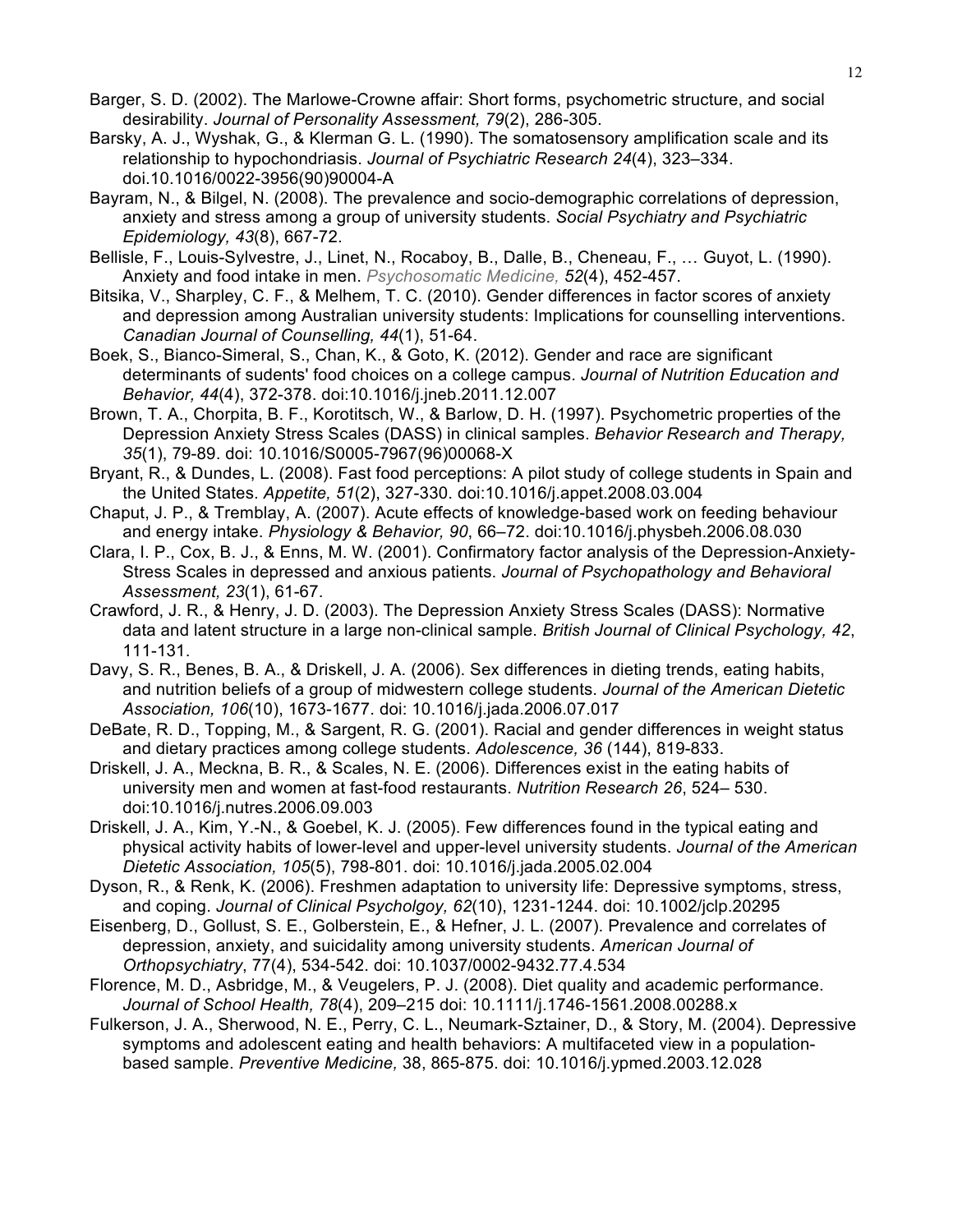- Gan, W. Y., Nasir, M. T. M., Zalilah, M. S., & Hazizi, A. S. (2011). Disordered eating behaviors, depression, anxiety and stress among Malaysian university students. *College Student Journal, 45*(2), 296-309.
- Gladstone, T. R. G., & Koenig, L. J. (1994). Sex differences in depression across the high school to college transition. *Journal of Youth and Adolescence, 23*(6), 643-668.
- Grace, T. W. (1997). Health problems of college students. *Journal of American College Health, 45*(6), 243-250.
- Grant, K., Marsh, P., Syniar, G., Williams, M., Addlesperger, E., Kinzler, M. H., & Cowman, S. (2002). Gender differences in rates of depression among undergraduates: Measurement matters. *Journal of Adolescence, 25*, 613–617. doi: 10.1006/jado.2002.0508
- Green, J., Waters, E., Haikerwal, A., O'Neill, C., Raman, S., Booth, M. L. and Gibbons, K. (2003), Social, cultural and environmental influences on child activity and eating in Australian migrant communities. *Child: Care, Health and Development, 29*, 441–448. doi: 10.1046/j.1365- 2214.2003.00363.x.
- Greeno, C. G., & Wing, R. R. (1994). Stress-induced eating. *Psychological Bulletin, 115*(3), 444-464.
- Grunberg, N. E., Straub, R. O. (1992). The role of gender and taste class in the effects of stress on eating. *Health Psychology, 11*(2), 97-100. doi: 10.1037/0278-6133.11.2.97
- Guagliardo, V., Lions, C., Darmon, N., & Verger, P. (2011). Eating at the university canteen: Associations with socioeconomic status and healthier self-reported eating habits in France. *Appetite, 56*(1), 90-95. doi:10.1016/j.appet.2010.11.142
- Han, C., Pae, C. U., Patkar, A. A., Masand, P. S., Kim, K. W., Joe, S. H., & Jung, I. K. (2009). Psychometric properties of the Patient Health Questionnaire–15 (PHQ–15) for measuring the somatic symptoms of psychiatric outpatients. *Psychosomatics, 50*(6), 580-585. doi: http://dx.doi.org/10.1016/S0033-3182(09)70859-X
- Hanel, G., Henningsen, P., Herzog, W., Sauer, N., Schaefert, R., Szecsenyi, J., & Löwe, B. (2009). Depression, anxiety, and somatoform disorders: Vague or distinct categories in primary care? Results from a large cross-sectional study. *Journal of Psychosomatic Research 67*(3), 189–197. doi:10.1016/j.jpsychores.2009.04.013
- Henningsen, P., Zimmermann, T., & Sattel, H. (2003). Medically unexplained physical symptoms, anxiety and depression: A meta-analytic review. doi: 10.1097/01.PSY.0000075977.90337.E7
- Horstmanshof, L., Punch, R., & Creed, P. A. (2008). Environmental correlates of wellbeing among final-year high school students. *Australian Journal of Psychology, 60*(2), 101-111. doi: 10.1080/00049530701477746
- Jackson, R. A., Berry, T. R., & Kennedy, M. D. (2009). The relationship between lifestyle and campus eating behaviours in male and female university students. *College Student Journal, 43*(3), 860- 871.
- Kandiah, J., Yake, M., Jones, J., & Meyer, M. (2006). Stress influences appetite and comfort food preferences in college women. *Nutrition Research, 26*, 118-123. doi:10.1016/j.nutres.2005.11.010
- Klassen, D., Hornstra, R. K., & Anderson, P. B. (1975). Influence of social desirability on symptom and mood reporting in a community survey. *Journal of Consulting and Clinical Psychology, 43*(4), 448-452.
- Kretchmer, N., Beard, J. L., & Carlson, S. (1996) The role of nutrition in the development of normal cognition. *The American Journal of Clinical Nutrition, 63*(6), 997S-1001S.
- Kroenke, K. K., Spitzer, R. L., & Williams, J. B. W. (2002). The PHQ-15: Validity of a new measure for evaluating the severity of somatic symptoms. *Psychosomatic Medicine, 64*(2), 258-266.
- Kwan, D. J-W. (2011). Effects of campus food service attributes on perceived value, satisfaction, and consumer attitude: A gender-difference approach. *International Journal of Hospitality Management, 30*(2), 252-261. doi:10.1016/j.ijhm.2010.09.001
- Leibbrand, R., Hiller, W., & Fichter M. M. (1999). Effect of comorbid anxiety, depressive, and personality disorders on treatment outcome of somatoform disorders. *Comprehensive Psychiatry, 40*(3), 203–209. doi: 10.1016/S0010-440X(99)90004-4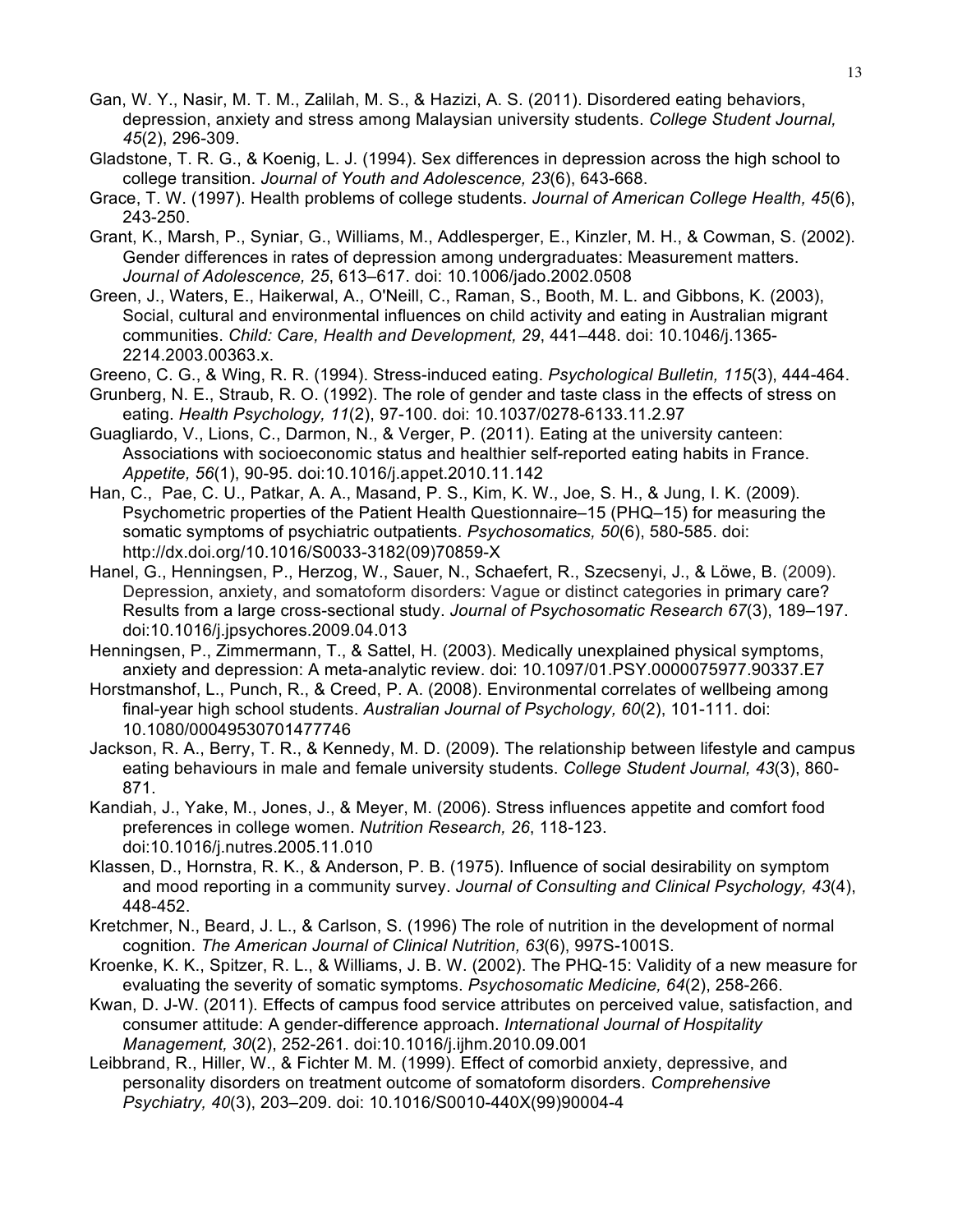- Li, K.-K., Concepcion, R. Y., Lee, H., Cardinal, B. J., Ebbeck, V., Woekel, E., & Readdy, R. T. (2012). An examination of sex differences in relation to the eating habits and nutrient intakes of university students. *Journal of Nutrition Education and Behavior 44*(3), 246-250. doi:10.1016/j.jneb.2010.10.002
- Lock J., & Giammona, A. (1999). Severe somatoform disorder in adolescence: A case series using a rehabilitation Model for Intervention. *Clinical Child Psychology and Psychiatry, 4*(3), 1359–1045. doi: 10.1177/1359104599004003005
- Lovibond, S. H., & Lovibond, P. F. (1995a). *Manual for the Depression Anxiety Stress Scales.* (2<sup>nd.</sup> Ed.). Sydney: Psychology Foundation
- Macht, M. (2008). How emotions affect eating: A five-way model. *Appetite, 50*(1), 1-11. doi:10.1016/j.appet.2007.07.002
- Madanat, H. N., Lindsay, R., Hawks, S. R., & Ding, D. (2011). A comparative study of the culture of thinness and nutrition transition in university females in four countries. *Asia Pacific Journal of Clinical Nutrition, 20*(1), 102-108.
- McCann, B. S., Warnick, G. R., & Knopp, R. H. (1990). Changes in plasma lipids and dietary intake accompanying shifts in perceived workload and stress. *Psychosomatic Medicine, 52*, 97-108.
- McLennan, J. (1992). `University blues': Depression among tertiary students. *British Journal of Guidance & Counselling, Vol. 20*(2), 186-192. doi: 10.1080/03069889208253619
- Mesas, A. E., Muñoz-Pareja, M., López-García, E., & Rodríguez-Artalejo, F. (2012). Selected eating behaviours and excess body weight: A systematic review. *Obesity Reviews, 13*(2), 106-135. doi: 10.1111/j.1467-789X.2011.00936.x
- Michaud, C. l., Kahn, J. P., Musse, N., Burlet, C., Nicolas J. P., & Mejean, L. (1990). Relationships between a critical life event and eating behaviour in high-school students. *Stress Medicine, 6*, 57–64. doi: 10.1002/smi.2460060112
- Michels, N., Sioen, I., Braet, C., Eiben, G., Hebestreit, A., Huybrechts, I., … De Henauw, S. (2012). Stress, emotional eating behaviour and dietary patterns in children. *Appetite, 59*(3), 762-769. doi: 10.1016/j.appet.2012.08.010
- Misra, R., & Castillo, L. G. (2004). Academic stress among college students: Comparisons of American and international students. *International Journal of Stress Management, 11*(2), 132- 148. doi: 10.1037/1072-5245.11.2.132
- Mooney, K. M., & Walbourn, L. (2001). When college students reject food: Not just a matter of taste. *Appetite, 36*(1). 41-50. doi: 10.1006/appe.2000.0384
- National Health & Medical Research Council (2003). Dietary guidelines for Australians: A guide to healthy eating. Australian Government: Canberra
- Nieuwenhuijsen, K., de Boer, A. G., Verbeek, J. H., Blonk, R. W., & van Dijk, F. J (2003). The Depression Anxiety Stress Scales (DASS): Detecting anxiety disorder and depression in employees absent from work because of mental health problems. *Occupational and Environmental Medicine, 60*(suppl 1), 177-182. doi: 10.1136/oem.60.suppl\_1.i77
- Oliver, G., & Wardle, J. (1999). Perceived effects of stress on food choice. *Physiology and Behavior, 66*(3), 511-515. doi:10.1016/S0031-9384(98)00322-9
- Oliver, G., Wardle, J., & Gibson, E. L. (2000). Stress and Food Choice: A Laboratory Study. *Psychosomatic Medicine,* 62(6), 853-865.
- O'Malley, P. G., Jackson, J. L., Santoro, J., Tomkins, G., Balden, E., & Kroenke, K. (1999). Antidepressant therapy for unexplained symptoms and symptom syndromes. *The Journal of Family Practice, 48*(12), 980-990. Oyama, O., Paltoo, C., & Greengold, J. (2007). Somatoform disorders. *American Family Physician, 76*(9), 1333-1338.
- Papadaki, A., Hondros, G., Scott, J. A., & Kapsokefalou, M. (2007) Eating habits of university students living at, or away from home in Greece. *Appetite, 49*, 169–176. doi:10.1016/j.appet.2007.01.008
- Pollard, T. M., Steptoe, A., Canaan, L., Davies, G. J., & Wardle, J. (1995). Effects of academic examination stress on eating behavior and blood lipid levels. *International Journal of Behavioral Medicine, 2*(4), 299-320.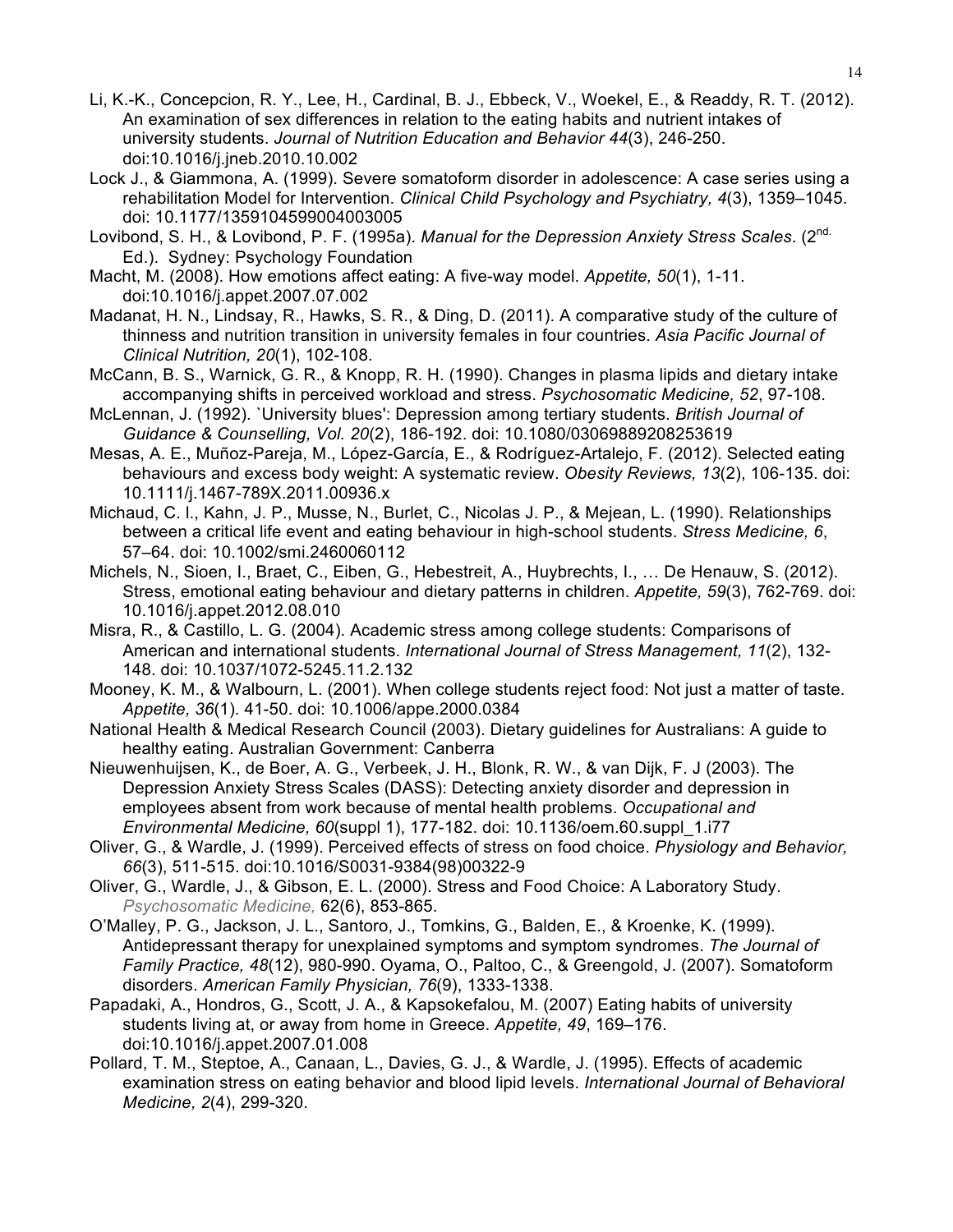- Ray, J. J. (1984). The reliability of short social desirability scales. *The Journal of Social Psychology, 123*, 133-134.
- Rappoport, L., Peters, G. R., Downey, R., McCann, T., & Huff-Corzine, L. (1993). Gender and age differences in food cognition. Appetite, 20, 33-52. doi: http://dx.doi.org/10.1006/app e.1993.1004
- Reynolds, W. M. (1982). Development of reliable and valid short forms of the Marlowe-Crowne Social Desirability Scale. *Journal of Clinical Psychology, 38*(1), 119-125. doi: 10.1002/1097- 4679(198201)38:1<119::AID-JCLP2270380118>3.0.CO;2-I
- Santos, S. (2009). Food habits and food choice motives among university students settled in London: The role of gender and culture. Unpublished research project, University of Porto, Palabras Clave, Portugal. Retrieved from http://repositorio-aberto.up.pt/ bitstream/10216/54655/1/130818\_0951TCD51.pdf
- Sârbescu, P., Costea, I., & Rusu, S. (2012). Psychometric properties of the Marlowe-Crowne Social Desirability Scale in a Romanian sample. *Procedia, Social and Behavioral Sciences, 33*, 707- 711. doi: 10.1016/j.sbspro.2012.01.213
- Scaloubaca, D., Slade, P., & Creed, F. (1988). Life events and somatisation among students. *Journal of Psychosomatic Research, 32*(2), 221-229. doi: 10.1016/0022-3999(88)900 58-X
- Scherwitz, L., & Kesten, D. (2005). Seven eating styles linked to overeating, overweight, and obesity. *Explore, 1*(5), 342-359. doi:10.1016/j.explore.2005.06.004
- Serin, N. B., Serin, O., & Özbaş, L. F. (2010). Predicting university students' life satisfaction by their anxiety and depression level. *Procedia, Social and Behavioral Sciences, 9*, 579–582. doi:10.1016/j.sbspro.2010.12.200
- So, J. K. (2008). Somatization as cultural idiom of distress: Rethinking mind and body in a multicultural society. *Counselling Psychology Quarterly, 21*(2), 167-174. doi: 10.1080/09515070802066854
- Spitzer, R. L., Williams, J. B. W., & Kroenke, K. K. (1999). Validation and utility of a self report version of PRIME-MD: The PHQ primary care study. *JAMA, 282*, 1737–1744.
- Stader, S. R., Hokanson, J. E. (1998). Psychosocial antecedents of depressive symptoms: An evaluation using daily experiences methodology. *Journal of Abnormal Psychology, 107*(1), 17- 26.
- Steiger, H., Stotland, S., Ghadirian, A. M., Whitehead, V. (1995). Controlled study of eating concerns and psychopathological traits in relatives of eating-disordered probands: Do familial traits exist? *International Journal of Eating Disorders*, *18*(2), 107-18.
- Steptoe, A., Pollard, T. M., & Wardle, J. (1995). Development of a measure of the motives underlying the selection of food: The Food Choice Questionnaire. *Appetite, 25*(3), 267–284. doi: http://dx.doi.org/10.1006/appe.1995.0061
- Surtees, P. G., Wainwright, N. W. J., & Pharoah, P. D. P. (2002). Psychosocial factors and sex differences in high academic attainment at Cambridge University. *Oxford Review of Education, 28*(1), 21-38.
- Wardle, J., Carnell, S., Cooke, L. (2005). Parental control over feeding and children's fruit and vegetable intake: How are they related? *Journal of the American Dietetic Association, 105*(2), 227-232. doi: 10.1016/j.jada.2004.11.006
- Wardle, J., Sanderson, S., Guthrie, C. A., Rapoport, L., & Plomin, R. (2002). Parental feeding style and the intergenerational transmission of obesity risk. *Obesity Research 10*(6), 453-462.
- Wardle, J., Haase, A. M., Steptoe, A., Nillapun, M., Jonwutiwes, K., & Bellisle, F. (2004). Gender differences in food choice: The contribution of health beliefs and dieting. *Annals of Behavioral Medicine, 27*(2), 107-116. doi: 10.1207/s15324796abm2702\_5
- Wardle, J., Steptoe, A., Bellisle, F., Davou, B., Reschke, K., Lappalainen, R., & Fredrikson, M. (1997). Healthy dietary practices among European students. *Health Psychology, 16*(5), 443-450.
- Yannakoulia, M., Panagiotakos, D. B., Pitsavos, C., Tsetsekou, E., Fappa, E., Papageorgiou, C., & Stefanadis, C. (2008). Eating habits in relations to anxiety symptoms among apparently healthy adults. A pattern analysis from the ATTICA Study. *Appetite 51*, 519–525. doi:10.1016/j.appet.2008.04.002